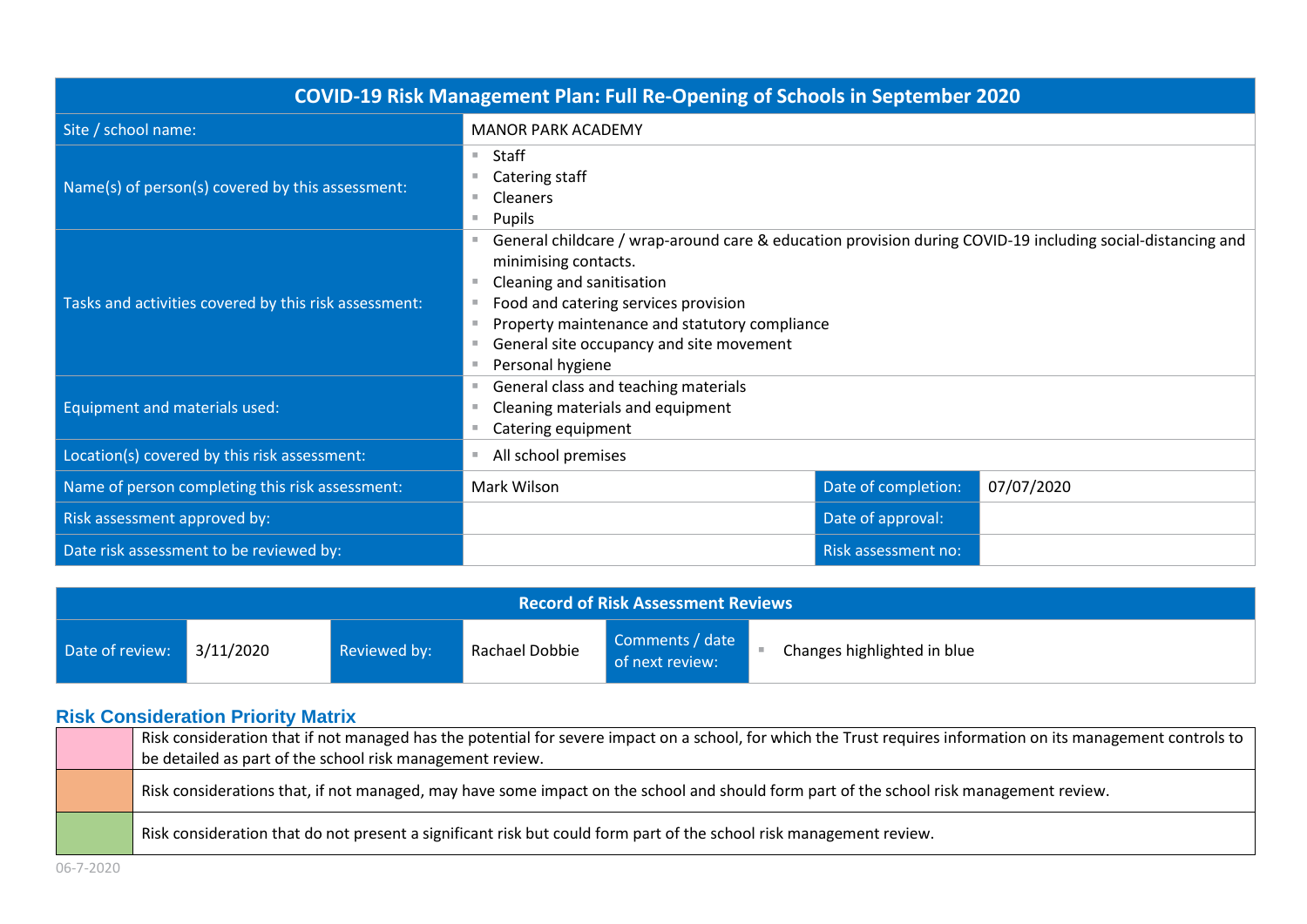**Instructions for Using This Updated Template:**

This document is essentially an update to the original Risk Management Plan (RMP) Template issued in May 2020 and follows the issuing of Government Guidance on Full Re-Opening of Schools from September 2020. Please click **[here](https://www.gov.uk/government/publications/actions-for-schools-during-the-coronavirus-outbreak/guidance-for-full-opening-schools#section-1-public-health-advice-to-minimise-coronavirus-covid-19-risks)** to view the full guidance.

This new template essentially contains all of the sections found in the original version, however, and to take account of the new Government guidance:

- $\triangleright$  Sections highlighted in yellow will need to be reviewed / updated as necessary by the schools in light of the new Government guidance please note that there will be some resultant changes to wording / content of the Risk Consideration descriptor in relation to these yellow sections.
- ➢ Sections that are "greyed-out" are, in principle, unaffected by the new Government guidance and the management arrangements / actions / methodology identified in your previous RMP will remain generally appropriate, however, you must still consider their adequacy going forward for the purposes of this updated RMP in the event that those arrangements need revising or upscaling to account for the increased school population on full re-opening. Some updating may also be required to take account based on experience and "lessons learned" since partial re-opening in June
- ➢ An Appendix (red section) has been incorporated at the end of this document in order to capture brand new issues presented by the new Government Guidance that schools must consider and address with satisfactory management arrangements, further actions and a RAG-Rating. – remember that the requirement is for sensible and proportionate control measures which follow the health & safety hierarchy of control to reduce the risk to the lowest reasonably practicable level given a schools particular and individual circumstances.
- Please read through the whole of this template including the new Appendix section prior to completing your updated RMP any questions, please contact Estates.

| <b>CtS</b><br>onta<br>ن                  | Description of the prioritised areas of risk and<br>issues identified by the Trust as requiring<br>consideration as part of this Risk<br>Management Process - example below:                                                                                                                                                                                                                                                                                                                                                                                                                                                      | Please identify and describe how<br>each risk consideration factor has<br>been reviewed, rationalised and<br>applied (or achieved differently /<br>improved upon) at school level and<br>what management arrangements<br>have been put in place.                                                                           | Identify and describe any<br>additional actions or management<br>arrangements that will need<br>putting in place, over and above<br>those already implemented, in<br>order to ensure that risks are<br>mitigated and managed<br>effectively.                                                                                                                       | Identify any residual risks<br>and issues that require<br>further action and / or<br>support and apply a RAG<br>rating colour as per the<br>matrix at the end of this<br>document. |
|------------------------------------------|-----------------------------------------------------------------------------------------------------------------------------------------------------------------------------------------------------------------------------------------------------------------------------------------------------------------------------------------------------------------------------------------------------------------------------------------------------------------------------------------------------------------------------------------------------------------------------------------------------------------------------------|----------------------------------------------------------------------------------------------------------------------------------------------------------------------------------------------------------------------------------------------------------------------------------------------------------------------------|--------------------------------------------------------------------------------------------------------------------------------------------------------------------------------------------------------------------------------------------------------------------------------------------------------------------------------------------------------------------|------------------------------------------------------------------------------------------------------------------------------------------------------------------------------------|
| Minim<br>٥ð<br>cing<br>ocial-Distan<br>Ŵ | Schools should review the allocation of space<br>available for education activities in order to<br>minimise the number of contacts that a pupil<br>has during the school day and to maximise<br>social-distancing between those in school as<br>much as is reasonably possible. Please confirm<br>general arrangements for grouping children<br>together ("bubbles" - e.g. by class or year<br>group); avoiding contact between separate<br>bubbles and maximising social-distancing within<br>bubbles. Some mixing into wider groups for<br>specialist teaching, wraparound care and<br>transport may be considered appropriate. | The full capacity would be 412<br>pupils across Year Groups:<br><b>Bubbles at Manor Park</b><br><b>Bubbles by year group Max 60</b><br>pupils<br>Drop off<br>Drop off – zoned waiting areas.<br>One way system $-$<br>Line up at zone on map and go<br>in as a whole class<br>Nursery 08:30<br>Reception 08:30<br>Y1 08:40 | 30mins of physical exercise<br>will be factored into the day<br>daily<br><b>Books/stationary</b><br><b>Book and stationary order</b><br>- pencil case for every<br>pupil and permanent<br>markers. Also need to do<br>an audit of what we already<br>have so we know what else<br>to order and to ensure this<br>has been sanitized<br><b>Marking and Feedback</b> |                                                                                                                                                                                    |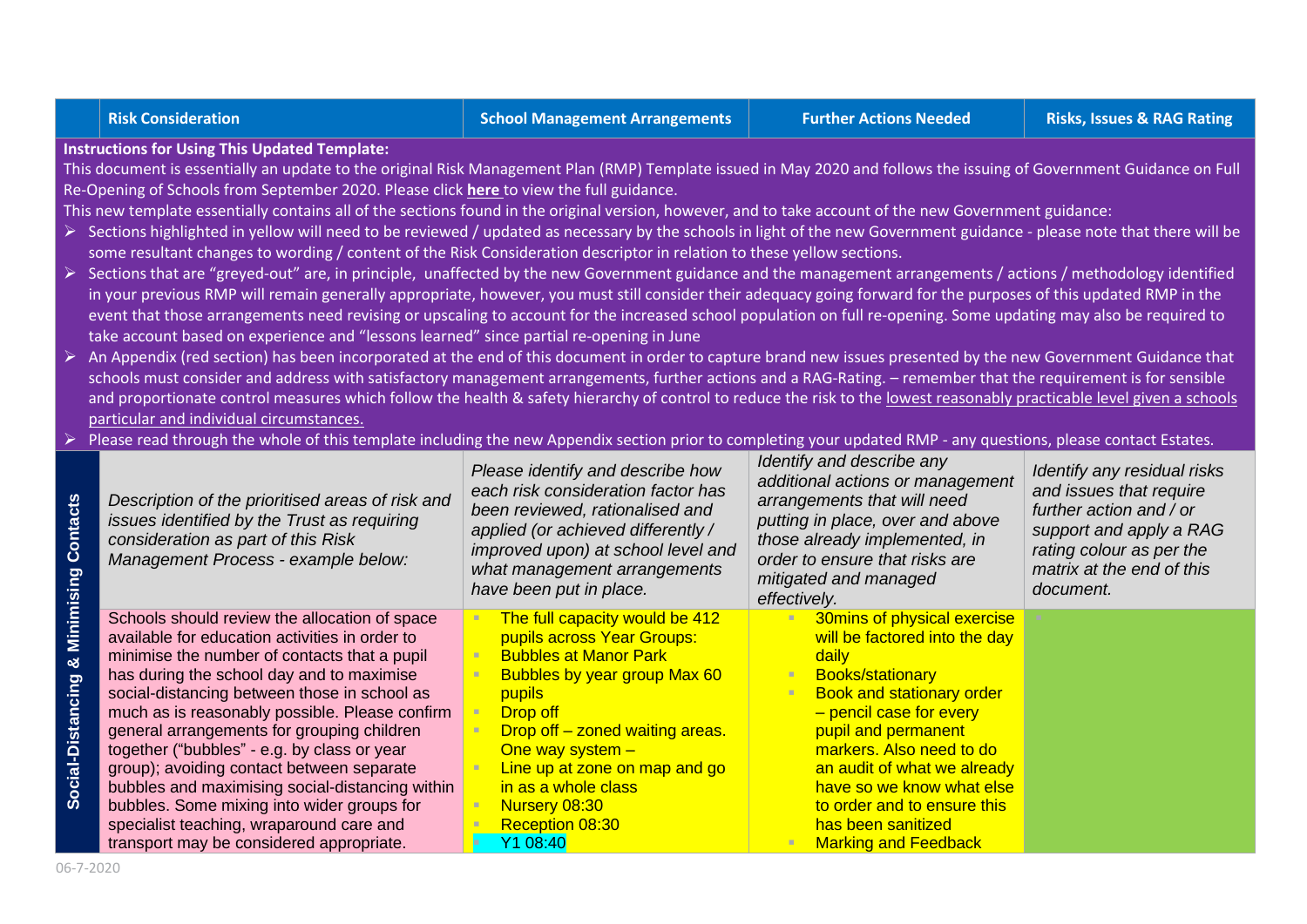| <b>Risk Consideration</b>                                                                                                                                                                                                                                                                                                                                                                                                             | <b>School Management Arrangements</b>                                                                                                                                                                                                                                                                                                                                                                                                                                                                                                                                                                                                                                                                                                                                                                                                                                                                                                              | <b>Further Actions Needed</b>                                                                                                                                                    | <b>Risks, Issues &amp; RAG Rating</b> |
|---------------------------------------------------------------------------------------------------------------------------------------------------------------------------------------------------------------------------------------------------------------------------------------------------------------------------------------------------------------------------------------------------------------------------------------|----------------------------------------------------------------------------------------------------------------------------------------------------------------------------------------------------------------------------------------------------------------------------------------------------------------------------------------------------------------------------------------------------------------------------------------------------------------------------------------------------------------------------------------------------------------------------------------------------------------------------------------------------------------------------------------------------------------------------------------------------------------------------------------------------------------------------------------------------------------------------------------------------------------------------------------------------|----------------------------------------------------------------------------------------------------------------------------------------------------------------------------------|---------------------------------------|
|                                                                                                                                                                                                                                                                                                                                                                                                                                       | Y2 08:45<br>Y3 08:50<br>Y4 08:40<br>Y5 08:45<br>Y6 08:50                                                                                                                                                                                                                                                                                                                                                                                                                                                                                                                                                                                                                                                                                                                                                                                                                                                                                           | New marking and feedback<br>policy in place<br>Use of post it notes for<br>'n<br>comments.<br>Use of sanitizer and gloves<br>when marking books.                                 |                                       |
| Class layouts will need to be adapted (possibly<br>pupils forward-facing / side by side) and placed<br>in such a way to reduce pinch points, ensuring<br>that free movement is possible and to maximise<br>social-distancing. Ideally, adults should<br>maintain a 2m distance from each other, and<br>from children. Close face to face contact should<br>be avoided and time spent within 1 metre of<br>anyone should be minimised. | In reception children and nursery<br>will social distance where<br>possible<br>Door and windows will remain<br>open to aid air flow but a balance<br>will be created to maintain a<br>suitable temperature (eg.<br>Opening windows at some point<br>each lesson to enable air flow or<br>opening windows when children<br>are not in class)<br>Placement will allow for flow to<br>the door so fire exiting can be<br>achieved safely<br>Surfaces will be wiped down<br>regularly<br>Equipment will need to be<br>cleaned down daily including<br>toys, lego etc There are two<br>handheld steamers<br>Agreed new timetables and<br>confirm arrangements for each<br>year group to allow for reduced<br>interaction between year groups.<br><b>Classroom size and numbers</b><br>reviewed through daily planning.<br>Spare furniture removed that will<br>not be used.<br>Clear signage displayed in<br>classrooms promoting social<br>distancing. | Fire drill completed and<br>recorded on parago<br><b>Free standing Hand</b><br>sanitizer stations at key<br>areas around the building<br>and at key entrance and<br>exit points. |                                       |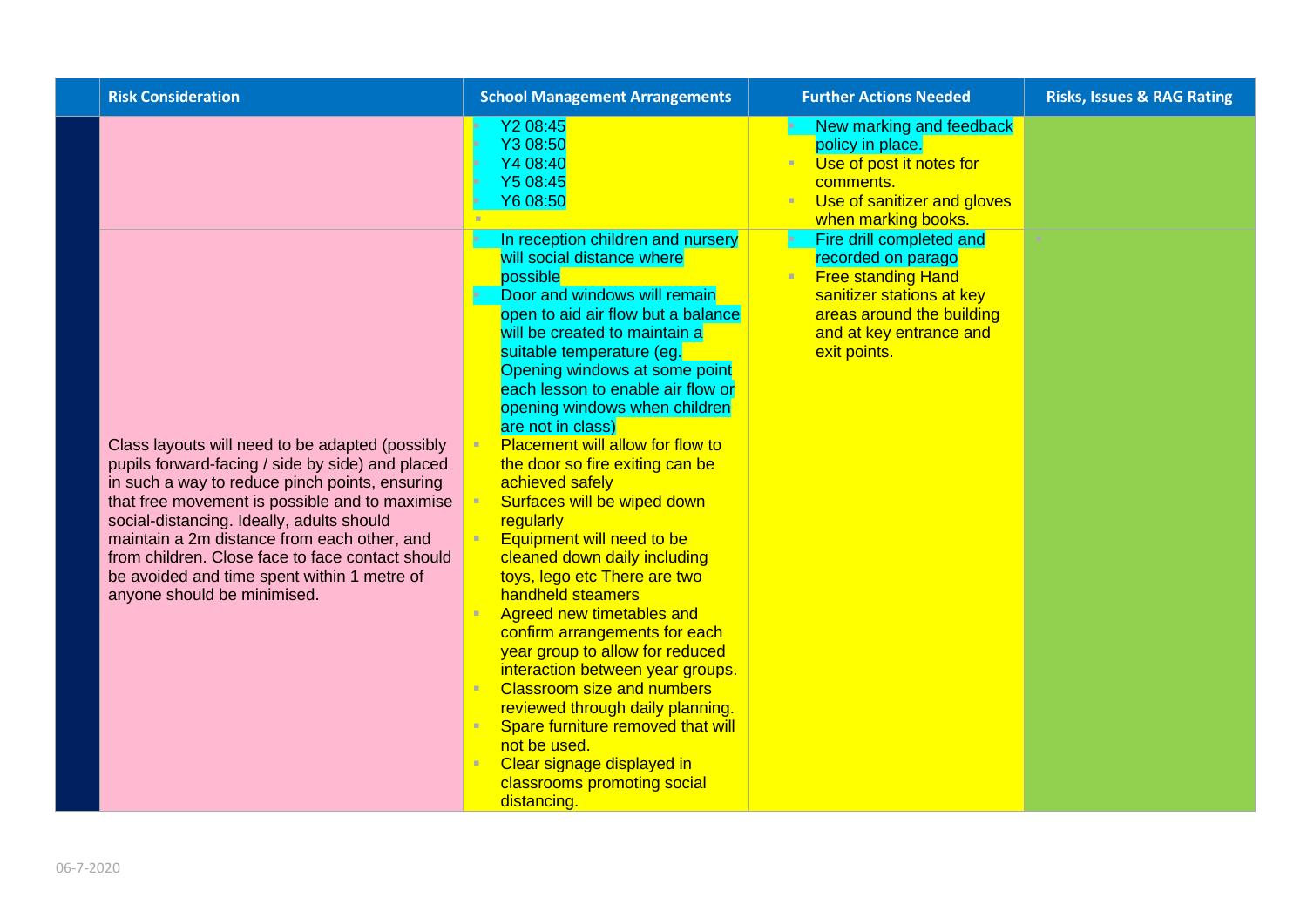| <b>Risk Consideration</b>                                                                                                                                                                                            | <b>School Management Arrangements</b>                                                                                                                                                                                                                                                                                                                                                                                                                                                                                                                                                                                                                                                                                                                                                                                                                                                                                                                                                                | <b>Further Actions Needed</b> | <b>Risks, Issues &amp; RAG Rating</b> |
|----------------------------------------------------------------------------------------------------------------------------------------------------------------------------------------------------------------------|------------------------------------------------------------------------------------------------------------------------------------------------------------------------------------------------------------------------------------------------------------------------------------------------------------------------------------------------------------------------------------------------------------------------------------------------------------------------------------------------------------------------------------------------------------------------------------------------------------------------------------------------------------------------------------------------------------------------------------------------------------------------------------------------------------------------------------------------------------------------------------------------------------------------------------------------------------------------------------------------------|-------------------------------|---------------------------------------|
|                                                                                                                                                                                                                      | Hand washing facilities identified<br>for each learning zone as well as<br>free standing sanitiser stations<br>Arrangements in place to<br>support pupils when not at<br>school with remote learning at<br>home.<br><b>Classes stay together with their</b><br>teacher, TA and LTS and do not<br>mix with other pupils.<br>Wherever possible, adults must<br>not enter another bubble unless<br>it is for educational or safety<br>purposes.<br>Adults must distance themselves<br>2m from children whenever<br>possible.<br>Adults must ensure they stay at<br>least 2m away from other adults<br>(regardless of bubble) unless a<br>face mask is worn.<br><b>Encourage use of outdoor</b><br>×<br>space, weather dependent<br>Stagger lunchtimes to align with<br>staggered start and finish times.<br>Limit lunch menus to offer a set<br>nutritionally balanced menu eg.<br>One vegetarian, one non-<br>vegetarian option.<br><b>Classrooms</b><br>Tables in classrooms to be<br>forward facing. |                               |                                       |
| Lock off any rooms / facilities not required and /<br>or not in use - clean and "mothball" any areas<br>identified as not being needed for extended<br>periods of time. This will reduce potential<br>contamination. | All pupil movement will be<br>monitored by adults<br>Mothballing<br>Computer suite locked off<br>Library to be used by Y1 phonics<br>group only - Library books                                                                                                                                                                                                                                                                                                                                                                                                                                                                                                                                                                                                                                                                                                                                                                                                                                      | $\mathbb{R}^+$                |                                       |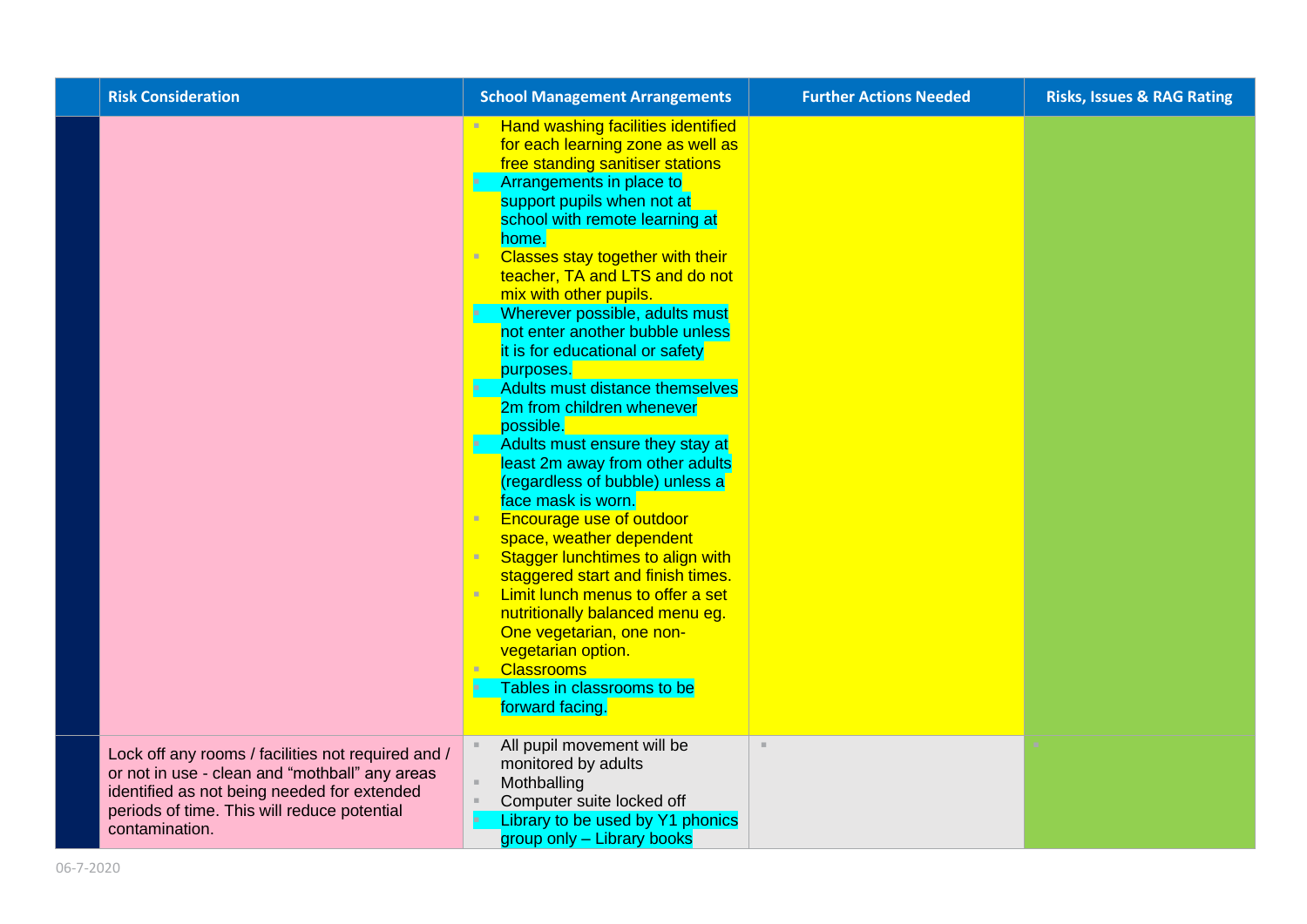| <b>Risk Consideration</b>                                                                                                                                                                                                                       | <b>Further Actions Needed</b><br><b>School Management Arrangements</b>                                                                                                                                                                                                                                                                                                                                                                                                                                                                                                                                                                                                                                                                                                                                                                   | <b>Risks, Issues &amp; RAG Rating</b> |
|-------------------------------------------------------------------------------------------------------------------------------------------------------------------------------------------------------------------------------------------------|------------------------------------------------------------------------------------------------------------------------------------------------------------------------------------------------------------------------------------------------------------------------------------------------------------------------------------------------------------------------------------------------------------------------------------------------------------------------------------------------------------------------------------------------------------------------------------------------------------------------------------------------------------------------------------------------------------------------------------------------------------------------------------------------------------------------------------------|---------------------------------------|
|                                                                                                                                                                                                                                                 | supply age appropriate (to each<br>year group).<br>Home readers when returned<br>are quarantined for 72 hrs<br>Hall cleaned between uses.                                                                                                                                                                                                                                                                                                                                                                                                                                                                                                                                                                                                                                                                                                |                                       |
| Consider school parking arrangement to reduce<br>congestion. Priority must be given to disabled<br>users and those identified as having health<br>related issues. Provide relevant guidance to<br>parents on drop-off and pick-up arrangements. | Car parking is sufficient and is a<br>Car park barrier to be<br>$\blacksquare$<br>closed during the school<br>low risk<br>Staff being aware of social<br>day to avoid any additional<br>distancing when exiting their<br>users<br>cars and at the end of the school<br>day and not all arriving or leaving<br>at the same time                                                                                                                                                                                                                                                                                                                                                                                                                                                                                                           |                                       |
| Implement people-management at key times of<br>the day to maintain social-distancing and to<br>minimise contacts such as at pupil drop-off,<br>break times, lunchtime and pupil pick-up.                                                        | Entrance and exits to school<br>This will be regularly<br>reviewed and assessed on<br>building<br>Children to social distance when<br>any increase in numbers<br>lining up on the playground.<br>Adults to encourage children to<br>play games that are socially<br>distanced where possible.<br>EYFS to use own entrance by<br>EYFS big shed.<br>Y1,2 use double door entrance<br>3 use bottom corridor entrance<br>Y4,5, 6 to use top corridor<br>ш<br>entrance<br>Difficulty of one-way stairs. Line<br>down middle of stairs and keep<br>left policy.<br>Playtimes<br>EYFS own playgrounds/toilets<br>KS1 and Y3 stagger playtimes -<br>Y1 then Y2 and then Y3 to<br>manage space and maintain<br>bubble and manage toilet<br>facilities and corridor<br>congestions.<br>KS2 (Y4-6) stagger playtimes -<br>Y4 then Y5 and then Y6 to |                                       |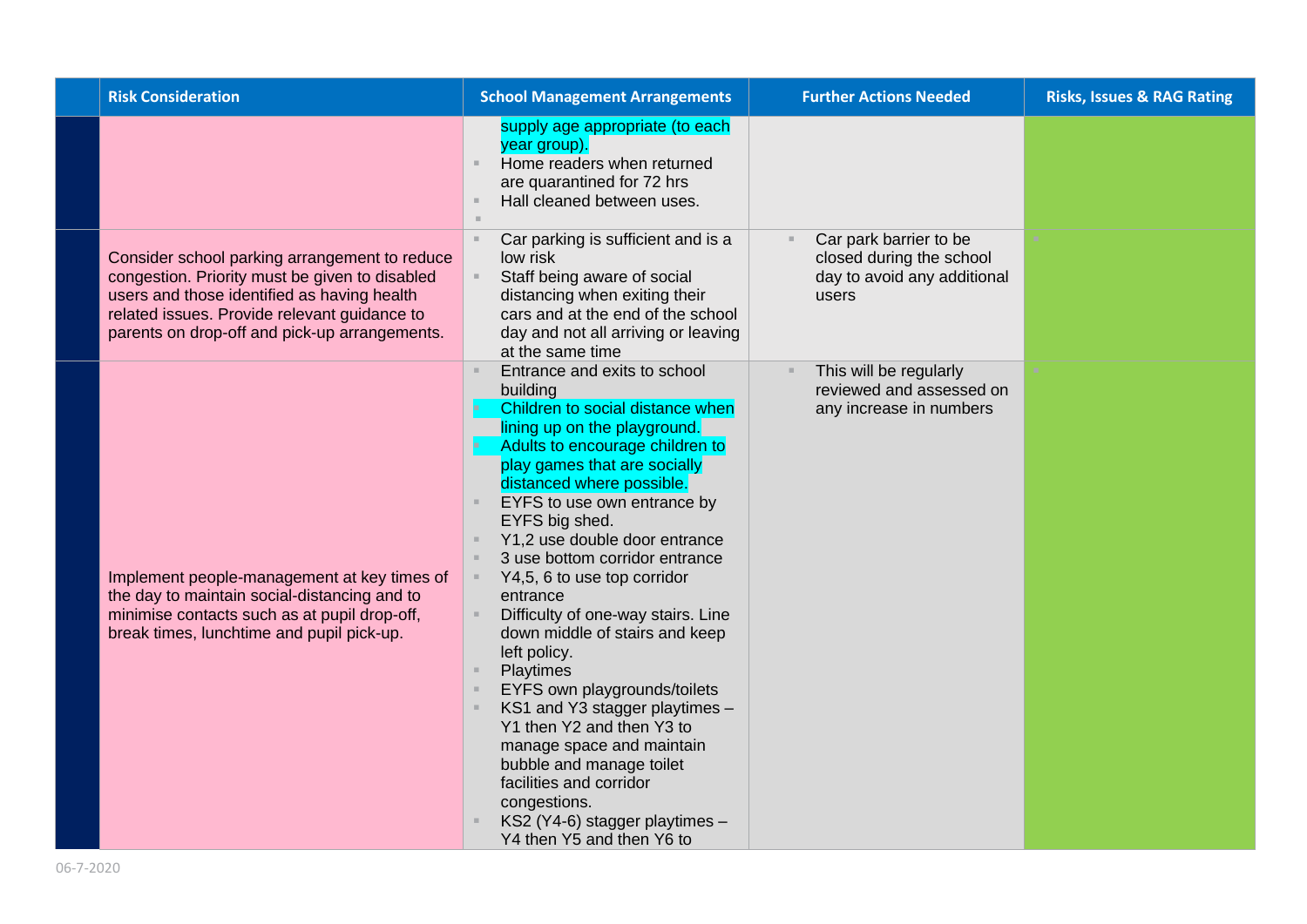| <b>Risk Consideration</b>                                                                                                                                                                                                                                                                               | <b>School Management Arrangements</b>                                                                                                                                                                                                                                                                                                                                                                                                                                                                                                                                                      | <b>Further Actions Needed</b>                                                                                                                        | <b>Risks, Issues &amp; RAG Rating</b> |
|---------------------------------------------------------------------------------------------------------------------------------------------------------------------------------------------------------------------------------------------------------------------------------------------------------|--------------------------------------------------------------------------------------------------------------------------------------------------------------------------------------------------------------------------------------------------------------------------------------------------------------------------------------------------------------------------------------------------------------------------------------------------------------------------------------------------------------------------------------------------------------------------------------------|------------------------------------------------------------------------------------------------------------------------------------------------------|---------------------------------------|
|                                                                                                                                                                                                                                                                                                         | manage space and maintain<br>bubble and manage toilet<br>facilities and corridor<br>congestions.<br>Lunchtimes<br>$\mathbb{R}^2$<br>2 hall capacity for lunch (use<br>both halls)<br>Timetabled<br>$\mathbb{R}$<br>Class based staff to manage<br>dinner hall -wait till all members<br>of bubble have finished/left<br>Midday staff to manage outdoor<br>spaces.<br>Dinner choices to be managed in<br>advance on 2 week rolling<br>program<br>30 mins lunch & 30 mins play<br>Timetabled<br>Adults to encourage children to<br>play games that are socially<br>distanced where possible. |                                                                                                                                                      |                                       |
| Ensure that the responsibility for and<br>management of any facilities shared with third-<br>parties is clearly agreed and defined as is the<br>interface with any third-parties in the shared<br>use of those facilities in order to maintain<br>effective social-distancing and minimise<br>contacts. | Cleaning contractors to attend<br>when all pupils have left the<br>premises<br>Additional cleaner during the day<br>to clean high contact points                                                                                                                                                                                                                                                                                                                                                                                                                                           | Before and after school<br>clubs are in bubbles<br>Toast will be delivered to<br>classrooms in the morning<br>to ensure pupils have had<br>breakfast |                                       |
| Communicate all new working / school<br>arrangements to parents and any updates to<br>those arrangements as soon as possible.                                                                                                                                                                           | Via a letter from the HT emailed<br>$\mathbb{R}^n$<br>and posted on the school<br>website and Facebook page<br>Video and aerial view of the<br>school and systems to be<br>emailed and posted on social<br>media<br><b>Class Dojo</b>                                                                                                                                                                                                                                                                                                                                                      |                                                                                                                                                      |                                       |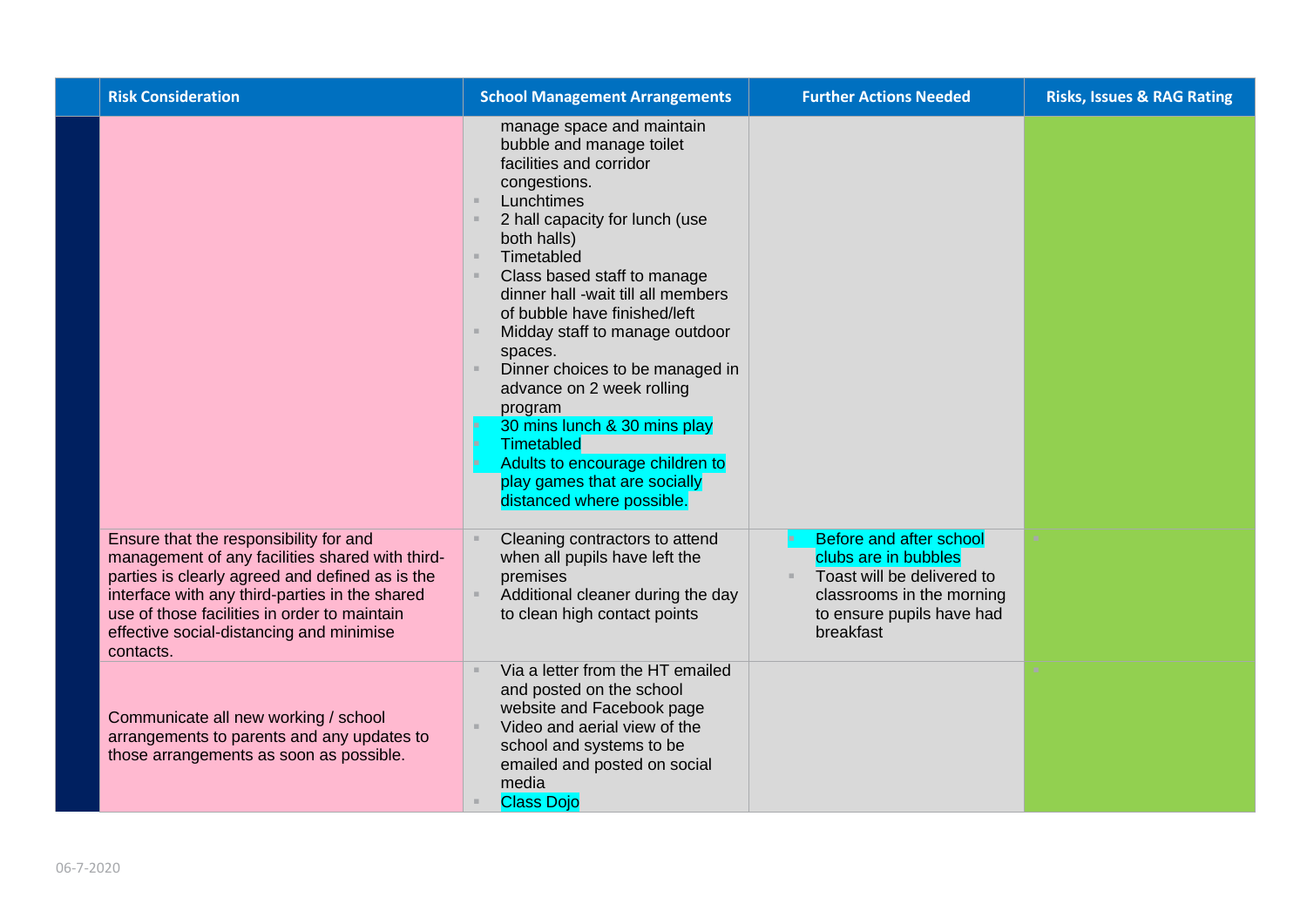| <b>Risk Consideration</b>                                                                                                                                                                                                                                                                                                                                                                                                                                                             | <b>School Management Arrangements</b>                                                                                                                                                                                                            | <b>Further Actions Needed</b>                                                                                                                                                                                                                    | <b>Risks, Issues &amp; RAG Rating</b> |
|---------------------------------------------------------------------------------------------------------------------------------------------------------------------------------------------------------------------------------------------------------------------------------------------------------------------------------------------------------------------------------------------------------------------------------------------------------------------------------------|--------------------------------------------------------------------------------------------------------------------------------------------------------------------------------------------------------------------------------------------------|--------------------------------------------------------------------------------------------------------------------------------------------------------------------------------------------------------------------------------------------------|---------------------------------------|
| Display signage prominently within school and<br>on the outside of buildings to encourage social-<br>distancing and minimising contacts (employ<br>multiple-language signage where necessary).                                                                                                                                                                                                                                                                                        | Signage visible both internally<br>and externally demonstrating<br>appropriate 2m distances and to<br>act as a reminder and this is in<br>place                                                                                                  | To investigate multiple<br><b>I</b><br>languages especially for<br>the playground<br>2m distancing signs around<br>the playground                                                                                                                |                                       |
| It is expected that all staff will be at work (i.e. in<br>school) w.e.f. the start of the new academic<br>year (or 1 <sup>st</sup> August 2020 as applicable)<br>including those that are deemed clinically<br>vulnerable, extremely clinically vulnerable,<br>those with underlying health conditions and / or<br>those who may otherwise be at increased risk<br>from COVID-19. Please contact HR with regard<br>to any specific questions concerning staff in<br>these categories. | All staff have made themselves<br>available including those with<br><b>NHS letters</b><br><b>PPE</b> available<br>This includes masks, gloves and<br>disposable aprons<br>School working day 8.30am-<br>3.40pm                                   |                                                                                                                                                                                                                                                  |                                       |
| Display signage prominently at site entrances to<br>encourage social-distancing and minimising<br>contacts (multiple-language signage where<br>necessary).                                                                                                                                                                                                                                                                                                                            | Signage visible both internally<br>and externally demonstrating<br>appropriate 2m distances and to<br>act as a reminder and this is in<br>place                                                                                                  | $\mathcal{H}$ .                                                                                                                                                                                                                                  |                                       |
| Limit parent vehicular access to car parks to<br>essential car-users only - this will require active<br>management at drop-off and pick-up times and<br>potential pre-arrangements to be made -<br>implications for the impact on local residents<br>resultant from increased on-street parking<br>should be considered on an individual school<br>basis.                                                                                                                             | No parents have access to the<br>school car park<br>External school entrances have<br>zigzag markings                                                                                                                                            | $\mathbb{R}^2$                                                                                                                                                                                                                                   |                                       |
| Staff engaged in managing pupil access and<br>egress from main site entrance and exit gates<br>could, if deemed necessary and appropriate,<br>verbally engage with adults to support social-<br>distancing requirements and prevent<br>unnecessary access.                                                                                                                                                                                                                            | Three entry and exit points for<br>pupils and parents<br>Teachers outside on playground<br>at the start and end of the day to<br>supervise<br>SLT members to monitor<br>$\mathbb{R}^n$<br>movement in the playgrounds<br>before and after school | 'Mind the gap' reminders<br>from all staff<br>Adults to ensure all<br>children social distance<br>when lining up on the<br>playground.<br><b>Adults to encourage</b><br>children to play games that<br>are socially distanced<br>where possible. |                                       |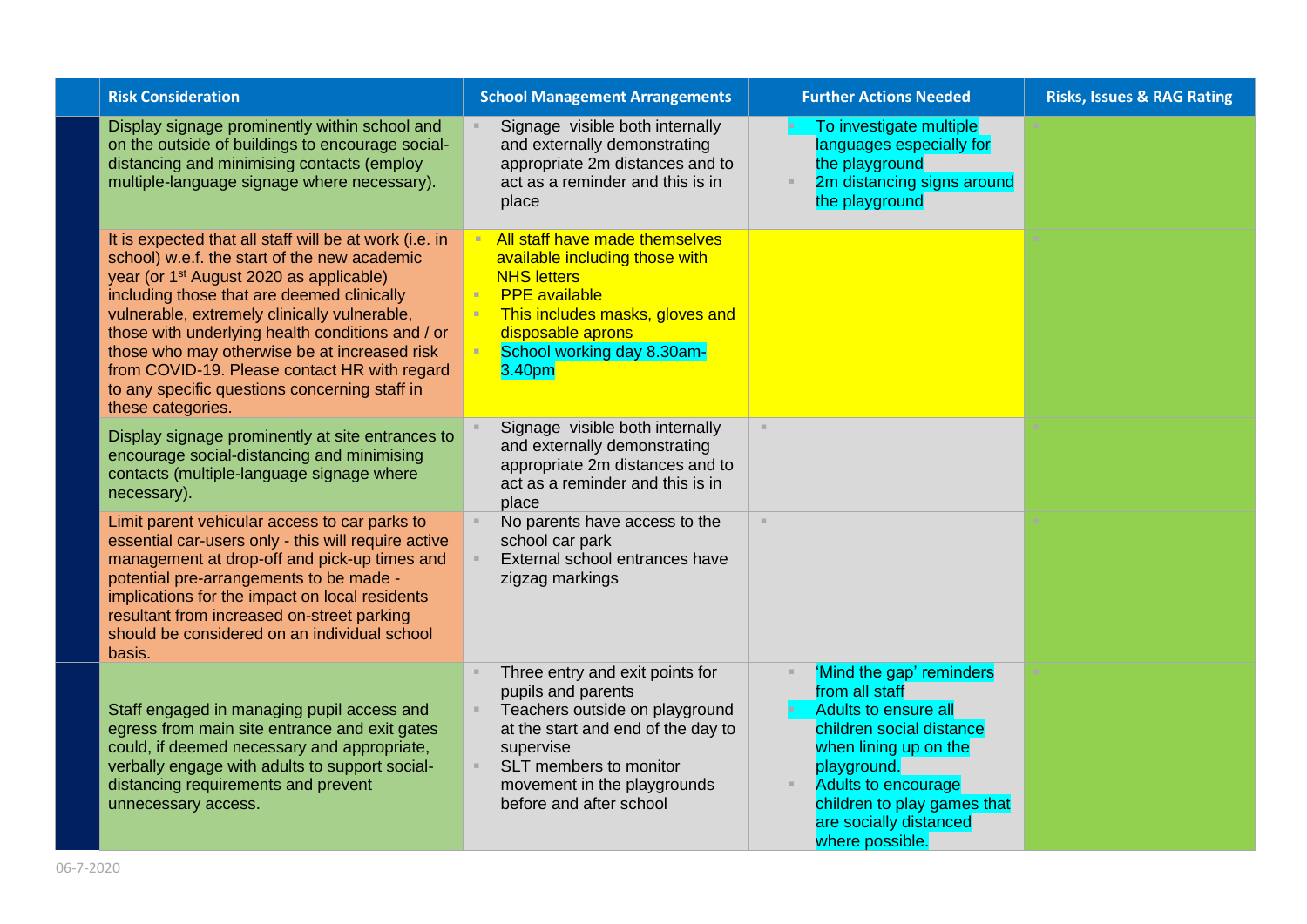| <b>Risk Consideration</b>                                                                                                                                                                                                                                                                           | <b>School Management Arrangements</b>                                                                                                           | <b>Further Actions Needed</b>                                                                                                          | <b>Risks, Issues &amp; RAG Rating</b> |
|-----------------------------------------------------------------------------------------------------------------------------------------------------------------------------------------------------------------------------------------------------------------------------------------------------|-------------------------------------------------------------------------------------------------------------------------------------------------|----------------------------------------------------------------------------------------------------------------------------------------|---------------------------------------|
| Where possible, designate communal facilities<br>such as toilets, cloakrooms and cycle racks to<br>nearby discrete groups to reduce unnecessary<br>pupil movement within school and assist social-<br>distancing and minimise contacts - portable<br>coat racks and cycle racks could be relocated. | Each Year group has an<br>allocated floor so movement can<br>be monitored safely on each<br>floor with minimal contact with<br>the other floors | No stationary necessary or<br>additional equipment because<br>all will be provided                                                     |                                       |
| Where possible designate one primary entrance<br>to the school site and one, separate, primary<br>exit - where this is not possible; entrance to and<br>exit from sites at drop-off and pick-up times<br>should be managed and supervised to maintain<br>social-distancing and minimise contacts.   | Three entry and exit points for<br>pupils and parents<br>SLT members to monitor<br>movement in the playgrounds<br>before and after school       | 'Mind the gap' reminders<br>from all staff<br>Adults to ensure all<br>children social distance<br>when lining up on the<br>playground. |                                       |
| Implement one-way systems for people-<br>movement around the outside of and between<br>buildings - support with signage, barriers, floor<br>markings and staff supervision.                                                                                                                         | Each Year group has an<br>allocated floor so movement can<br>be monitored safely on each<br>floor with minimal contact with<br>the other floors | Ensuring that a system of<br>moving out from the dining<br>hall means that Bubbles do<br>not cross over                                |                                       |
| Designate one primary entrance to each<br>building (and one, separate, primary exit).                                                                                                                                                                                                               | Each floor has one entry and exit<br>point                                                                                                      | Escorting pupils around the<br>building to avoid<br>unnecessary contact                                                                |                                       |
| Implement one-way systems for people-<br>movement inside buildings - support with<br>signage, barriers, floor markings and staff<br>supervision.                                                                                                                                                    | Signage is visible and clear<br>markings on the floor                                                                                           | Escorting pupils around the<br>building to avoid<br>unnecessary contact                                                                |                                       |
| All pupil movement (individual or groups) within<br>the school site and buildings to be supervised<br>and managed. While passing briefly in the<br>corridor or playground is low risk, schools<br>should avoid creating busy corridors, entrances<br>and exits.                                     | As above with staggered starts,<br>finishing and playtimes and<br><b>lunchtimes</b>                                                             | ٠                                                                                                                                      |                                       |
| Limit unnecessary pupil movement around the<br>school to minimise contact with surfaces and<br>assist social-distancing and minimise contacts                                                                                                                                                       | Movement will be limited. When<br>children arrive they will go<br>straight to their rooms                                                       |                                                                                                                                        |                                       |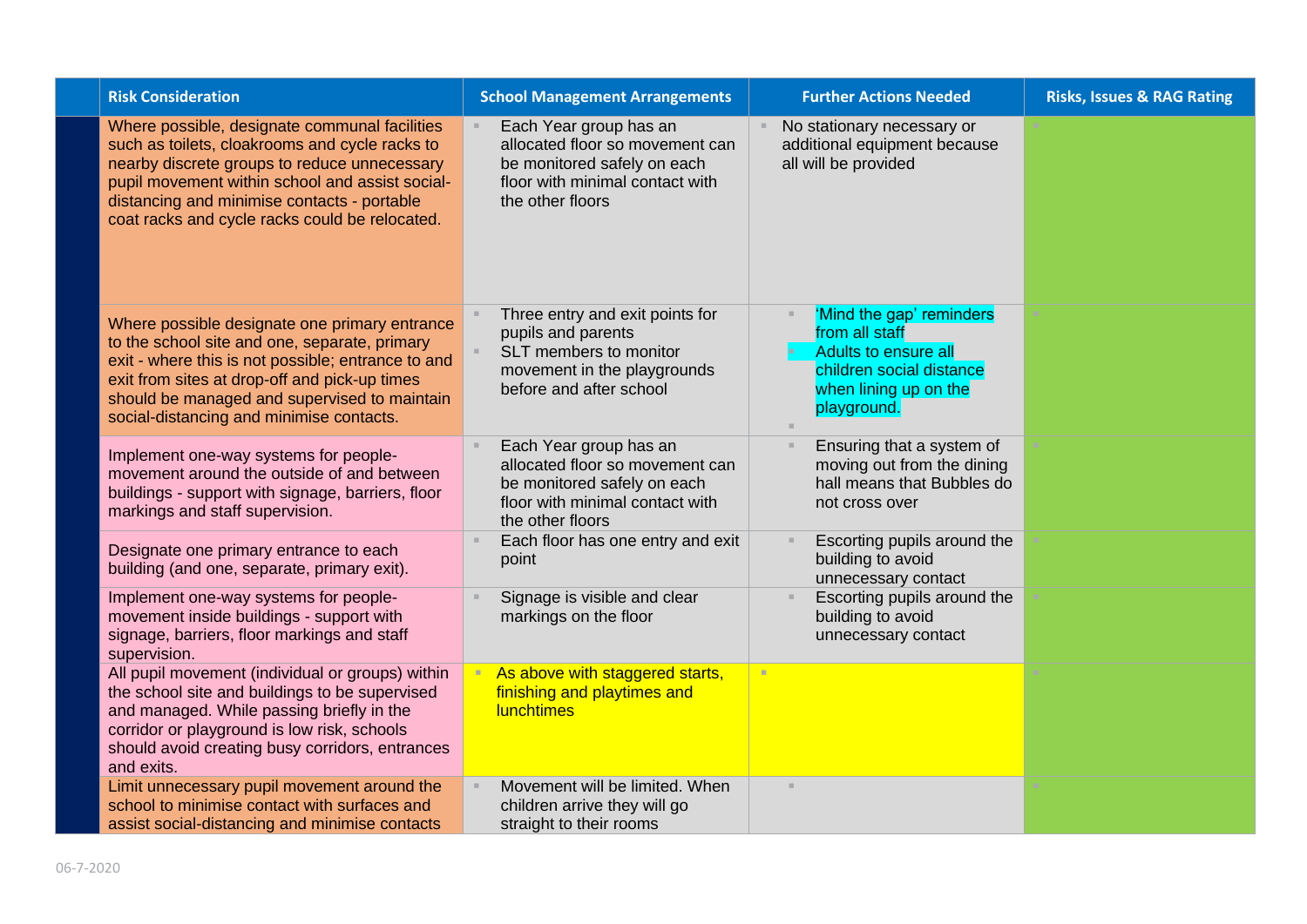| <b>Risk Consideration</b>                                                                                                                                                                                                                                                                        | <b>School Management Arrangements</b>                                                                                                                                                                                                                                                                                                                                                                                                    | <b>Further Actions Needed</b>                                                                    | <b>Risks, Issues &amp; RAG Rating</b> |
|--------------------------------------------------------------------------------------------------------------------------------------------------------------------------------------------------------------------------------------------------------------------------------------------------|------------------------------------------------------------------------------------------------------------------------------------------------------------------------------------------------------------------------------------------------------------------------------------------------------------------------------------------------------------------------------------------------------------------------------------------|--------------------------------------------------------------------------------------------------|---------------------------------------|
| with others - all ad-hoc movement to be<br>managed / supervised / escorted (e.g. toilet<br>breaks).                                                                                                                                                                                              | All movement will be escorted<br>both at playtimes and lunchtimes<br>Day one training the children on<br>how to move around the building                                                                                                                                                                                                                                                                                                 |                                                                                                  |                                       |
| Ensure that doors in areas that need control<br>measures and / or are part of amended routes<br>have adequate and working locks - key holders<br>for such doors, particularly primary entrances<br>and exits, must be appointed with at least two<br>key holders always on-site at any one time. | Site is externally secure with fobs.<br>Internal doors where appropriate<br>will be open to avoid physical<br>contact with handles to allow for a<br>free flow                                                                                                                                                                                                                                                                           | SLT members will be<br>monitoring the playground<br>at drop off and collection                   |                                       |
| Limit use of passenger lifts to essential users<br>and only one at a time.                                                                                                                                                                                                                       | Lift only to be used with<br>employees with a PEEP plan                                                                                                                                                                                                                                                                                                                                                                                  | Lift still to be cleaned daily                                                                   |                                       |
| Schools that cannot implement a one-way<br>system, particularly inside buildings should<br>implement what amounts to a "give-way<br>system" with provision of safe areas to wait in<br>order to maintain social-distancing and<br>minimise contacts.                                             | N/A                                                                                                                                                                                                                                                                                                                                                                                                                                      | $\mathbb{R}^n$                                                                                   | $\mathbb{R}^n$                        |
| Use barrier tape, floor markings and signage to<br>clearly identify routes, corridors, access stairs<br>and doors temporarily taken out of use.                                                                                                                                                  | Barrier tape and markings are<br>clearly labelled so staff and<br>pupils can stay at safe distances                                                                                                                                                                                                                                                                                                                                      | SLT and Site Supervisor to<br>monitor signage<br>Adults to keep a 2m<br>distance from each other |                                       |
| Only one adult to accompany children to and<br>from school - place notification signage outside<br>the school entrances.                                                                                                                                                                         | Letter to parents will clearly state<br>the expectations to minimise<br>bodies on the school site<br>Information sharing<br>Newsletter for all parents with<br>generics from RMP for<br>September arrangements<br>Individual class newsletter from<br>each teacher/TA for their new<br>class for September. Include<br>class specific details - drop off<br>and collection etc. Could also<br>include photograph of classroom<br>set up. | <b>Reminder put on Class</b><br><b>Dojo</b>                                                      |                                       |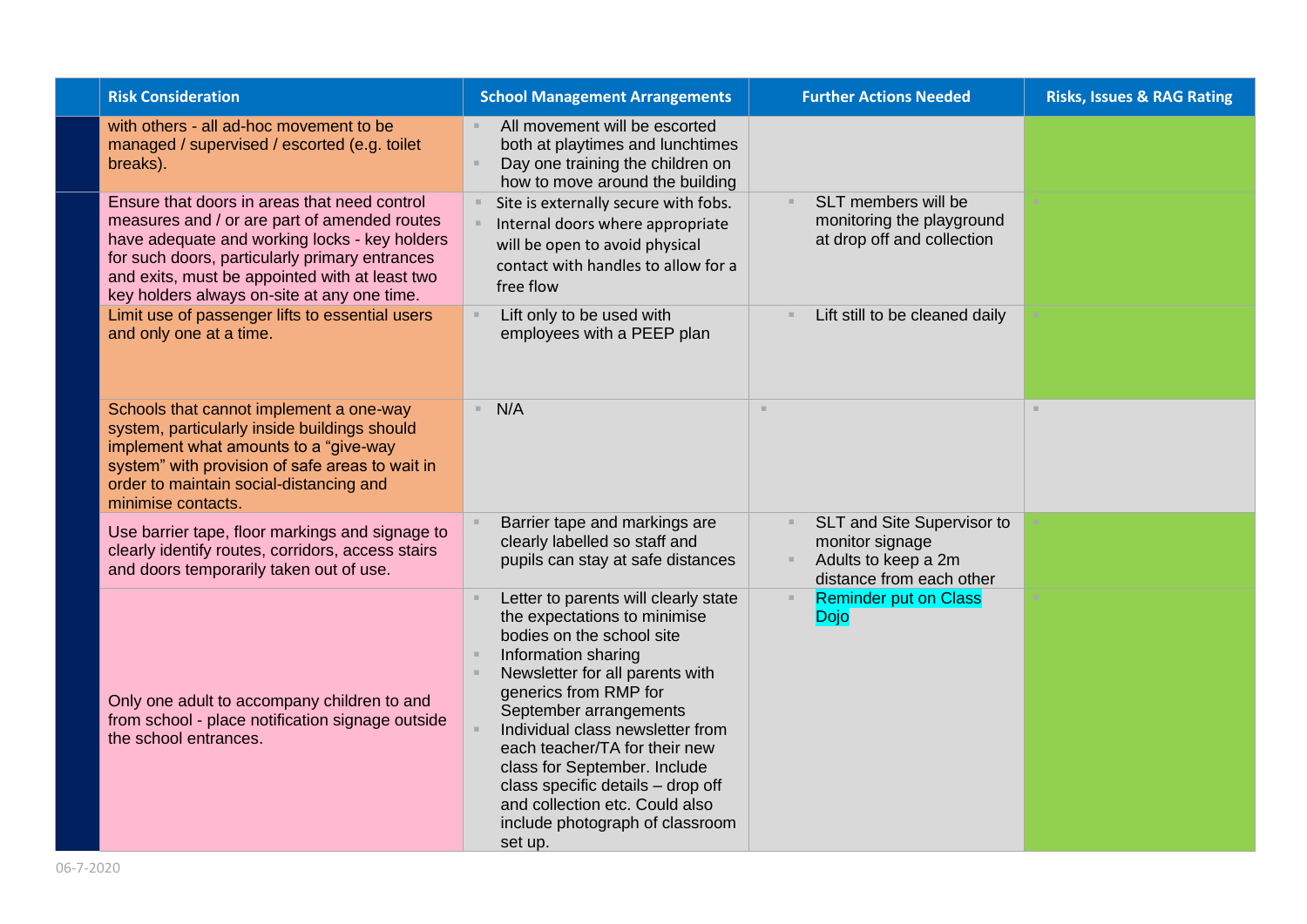| <b>Risk Consideration</b>                                                                                                                                                                                                                                                                                                                                                                                                         | <b>School Management Arrangements</b>                                                                                                                                                                        | <b>Further Actions Needed</b>                                                                                     | <b>Risks, Issues &amp; RAG Rating</b> |
|-----------------------------------------------------------------------------------------------------------------------------------------------------------------------------------------------------------------------------------------------------------------------------------------------------------------------------------------------------------------------------------------------------------------------------------|--------------------------------------------------------------------------------------------------------------------------------------------------------------------------------------------------------------|-------------------------------------------------------------------------------------------------------------------|---------------------------------------|
|                                                                                                                                                                                                                                                                                                                                                                                                                                   | One page document of school<br>policy on suspected cases and<br>procedures to follow - see<br>flowchart                                                                                                      |                                                                                                                   |                                       |
| Extend and phase / stagger start / end times<br>and the time windows for pupil drop-off and<br>pick-up; stagger breaks times / lunchtimes all to<br>facilitate ease of management of pupil<br>movement, social-distancing and minimising of<br>contacts. This is likely to mean significant<br>restructuring to the school day and / or time<br>extensions to both ends of the school day and<br>not the implementation of rotas. | As above with staggered starts<br>and finishing times                                                                                                                                                        | ٠                                                                                                                 |                                       |
| Phasing / timings of pupil drop-off and pick up<br>to be communicated to parents to avoid<br>unnecessary gatherings of people.                                                                                                                                                                                                                                                                                                    | School timings and drop off and<br>collection arrangements will be<br>sent in a letter to parents<br>This will be emailed and posted<br>onto the Facebook page plus<br>website and Class Dojo                |                                                                                                                   |                                       |
| Pupils to go straight to classrooms upon arrival<br>at school - adult waiting to be discouraged.                                                                                                                                                                                                                                                                                                                                  | (See above)                                                                                                                                                                                                  | $\mathcal{H}$ .                                                                                                   |                                       |
| Pupil movement from site entrance to buildings,<br>entrance into buildings and internal movement<br>to classrooms should be adequately staffed /<br>managed to facilitate efficiency and social-<br>distancing and minimise contacts.                                                                                                                                                                                             | (See above)                                                                                                                                                                                                  | $\mathcal{H}$ .                                                                                                   |                                       |
| Consideration has been given to the timing and<br>management of visitors, contractors and<br>deliveries to main reception and / or in the wider<br>school environment in terms of maintaining<br>hygiene, social-distancing and minimise<br>contacts in-line with guidance issued separately<br>by Estates.                                                                                                                       | Contractors to be managed by<br>the Site Supervisor and to be<br>working away from designated<br>pupil areas<br>Deliveries to be left in the main<br>entrance and to be dealt with by<br>the site supervisor | As much as possible<br>contractors to be in the<br>building when the pupils<br>and majority of staff have<br>left |                                       |
| With the use of new areas for teaching and<br>activities, there may be parts of the school<br>occupied that would otherwise be empty or little<br>used. Please review the impact this may have                                                                                                                                                                                                                                    | That all emergency routes will<br>have access such as external<br>doors are attached to the fire                                                                                                             | Routine checks by the site<br>supervisor to ensure that<br>routes are clear                                       |                                       |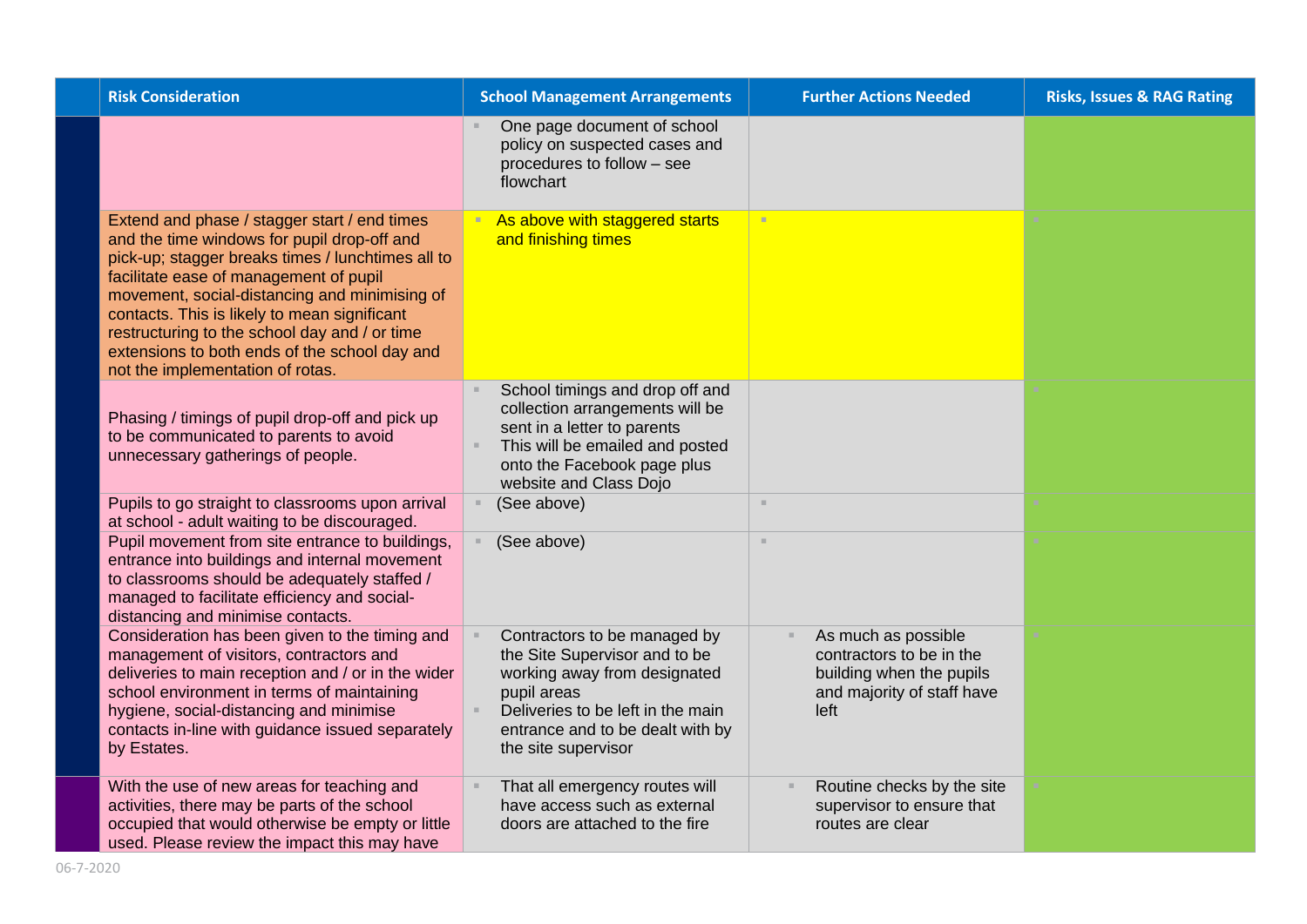| <b>Risk Consideration</b>                                                                                                                                                                                                                                                                                                                                                                                                                                                                                                                                                                                                                                                                            | <b>School Management Arrangements</b>                                                                                           | <b>Further Actions Needed</b>                | <b>Risks, Issues &amp; RAG Rating</b> |
|------------------------------------------------------------------------------------------------------------------------------------------------------------------------------------------------------------------------------------------------------------------------------------------------------------------------------------------------------------------------------------------------------------------------------------------------------------------------------------------------------------------------------------------------------------------------------------------------------------------------------------------------------------------------------------------------------|---------------------------------------------------------------------------------------------------------------------------------|----------------------------------------------|---------------------------------------|
| on escape routes, access to emergency<br>equipment and fire equipment (such as<br>extinguishers). Where any amendment to an<br>escape route is proposed, please agree with<br>Estates.                                                                                                                                                                                                                                                                                                                                                                                                                                                                                                               | alarm and disarm when the<br>alarm sounds                                                                                       |                                              |                                       |
| All new starters must be aware of fire safety<br>arrangements, and in the event of any<br>alterations to fire safety arrangements this<br>change must be relayed to all staff. Pupils<br>returning must be inducted and told of any<br>alteration that may impact on their safety.                                                                                                                                                                                                                                                                                                                                                                                                                   | Site Supervisor to inducted New<br>Ex Head teacher and go through<br>the policy, procedures and a the<br>list of Fire Marshalls |                                              |                                       |
| For staff that are to be appointed as a fire<br>marshal must be provide suitable training (Flick<br>and supported by site familiarisation). Schools<br>and staff are to be aware that no compromises<br>are to be made with fire safety and that the life<br>safety of staff and pupils is a priority.                                                                                                                                                                                                                                                                                                                                                                                               | All fire marshals have up to date<br>training and there is an allocated<br>FM on each floor<br>List can be provided on request  |                                              |                                       |
| For staff or pupils that require any assistance in<br>the event of a fire, a PEEP must be completed.<br>Where assistance is needed in the event of a<br>fire, it must be acknowledged that social-<br>distancing requirements may not be met, but<br>life safety must be prioritised in the event of a<br>fire.<br><b>NOTE:</b> It is recommended that those staff for<br>pupils needing physical assistance are<br>consulted and agree. In the failure of<br>agreement, they are to follow the governments<br>self-isolation or shielding guidance. In the event<br>of direct physical assistance, it must be<br>understood that social-distancing is secondary<br>to the life safety of occupants. | Current Staff (x2) with up to date<br>PEEP and both will need to<br>access the lift                                             | SBM to review PEEP and<br>update if required |                                       |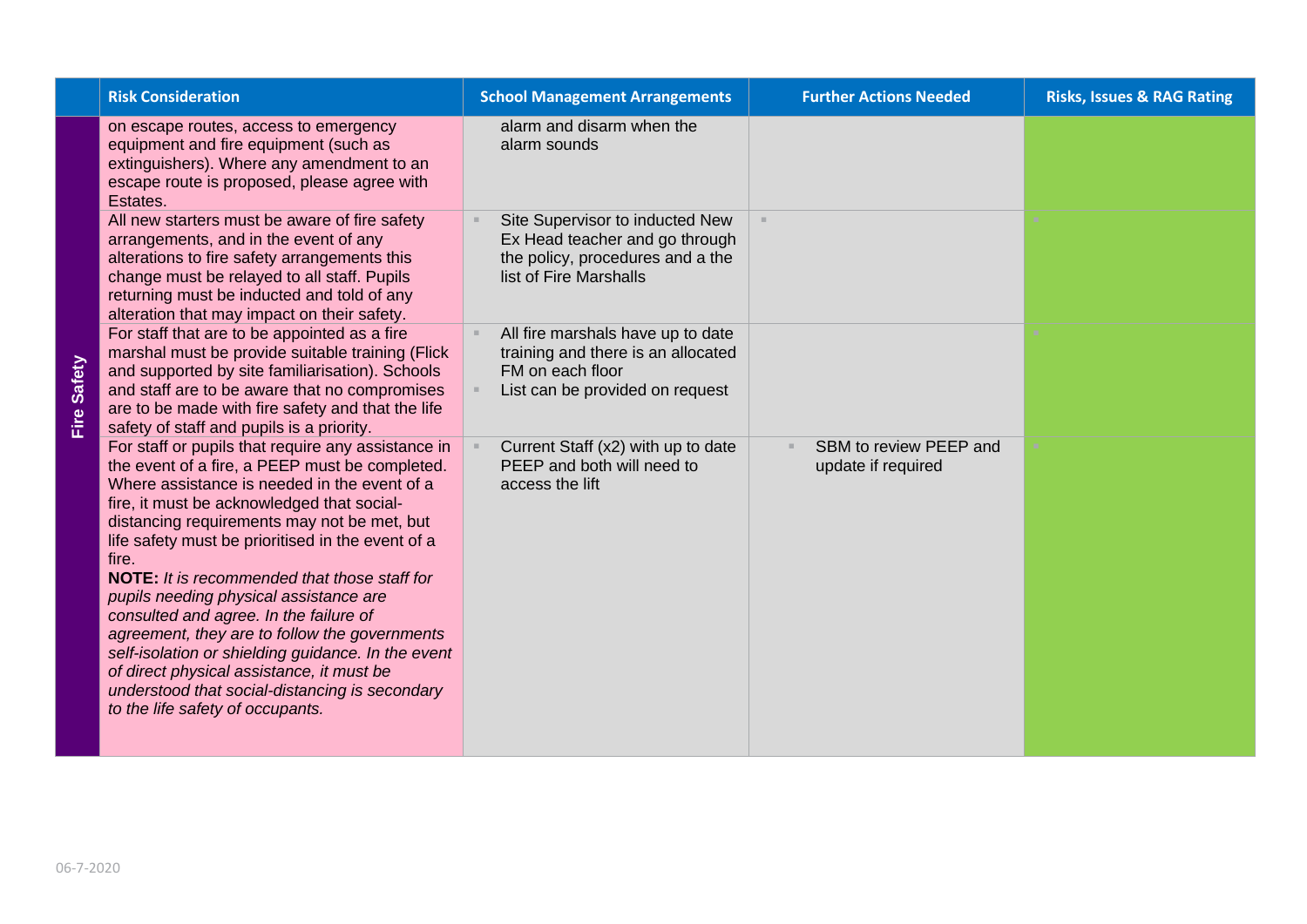|                 | <b>Risk Consideration</b>                                                                                                                                                                                                                                                                                                                                                                             | <b>School Management Arrangements</b>                                                                                                                                                                                                                                                                                                 | <b>Further Actions Needed</b> | <b>Risks, Issues &amp; RAG Rating</b> |
|-----------------|-------------------------------------------------------------------------------------------------------------------------------------------------------------------------------------------------------------------------------------------------------------------------------------------------------------------------------------------------------------------------------------------------------|---------------------------------------------------------------------------------------------------------------------------------------------------------------------------------------------------------------------------------------------------------------------------------------------------------------------------------------|-------------------------------|---------------------------------------|
| & Medical Needs | The requirement to provide suitable,<br>appropriately qualified first aid cover to all staff<br>and pupils has been assessed with suitable first<br>aid and / or paediatric first aid provided. Access<br>to first aid facilities is maintained and the school<br>suitable stocked with first aid sundries.                                                                                           | All staff have up to date training<br>with basic first aid<br>PFA ratios are available in EYFS<br>SBM to review PEEP and update<br>if required<br>Stock check needs to be carried<br>out Sept 1<br>All children coming onsite will<br>have their medical needs check<br>especially those with asthma                                  |                               |                                       |
| Health          | Staff or pupils with medical / intimate care<br>needs have been assessed and relevant<br>consents in place. Staff have been trained in<br>the use of medications and increased level of<br>control applied, to include the use of PPE when<br>required (e.g. where 2m social-distancing<br>cannot be maintained). Guidance from LA has<br>been provided to manage pupils with intimate<br>care needs. | Those in the high-risk categories<br>have the NHS letter as evidence<br>PPE is available for all staff if<br>requested<br>PPE training recap carried out in<br>September                                                                                                                                                              |                               |                                       |
|                 | Consideration has been given to the security of<br>high value items and personal belongings,<br>ensuring that the school remains secure whilst<br>in operation.                                                                                                                                                                                                                                       | Staff are not encouraged to bring<br>high value items in and to take<br>care of their personal items such<br>as mobile phones, wallets,<br>handbags etc<br>Staff have lockable draws and<br>cupboards                                                                                                                                 |                               |                                       |
| Security        | For areas of the school which are not fully<br>staffed; consideration is given to the main entry<br>and exit points to the school, with suitable<br>arrangements in place to ensure the security of<br>the school from unauthorised visitors.                                                                                                                                                         | Entry points are fobbed<br>Site Supervisor lives onsite<br>The car park is barriered<br>Gates to the playground are<br>locked once pupils have entered<br>from 9.00am and opened again<br>at 3:05pm<br>CCTV in operation on main<br>entrance, back entrance, and<br>other key parts of the site such<br>as the corridors and car park |                               |                                       |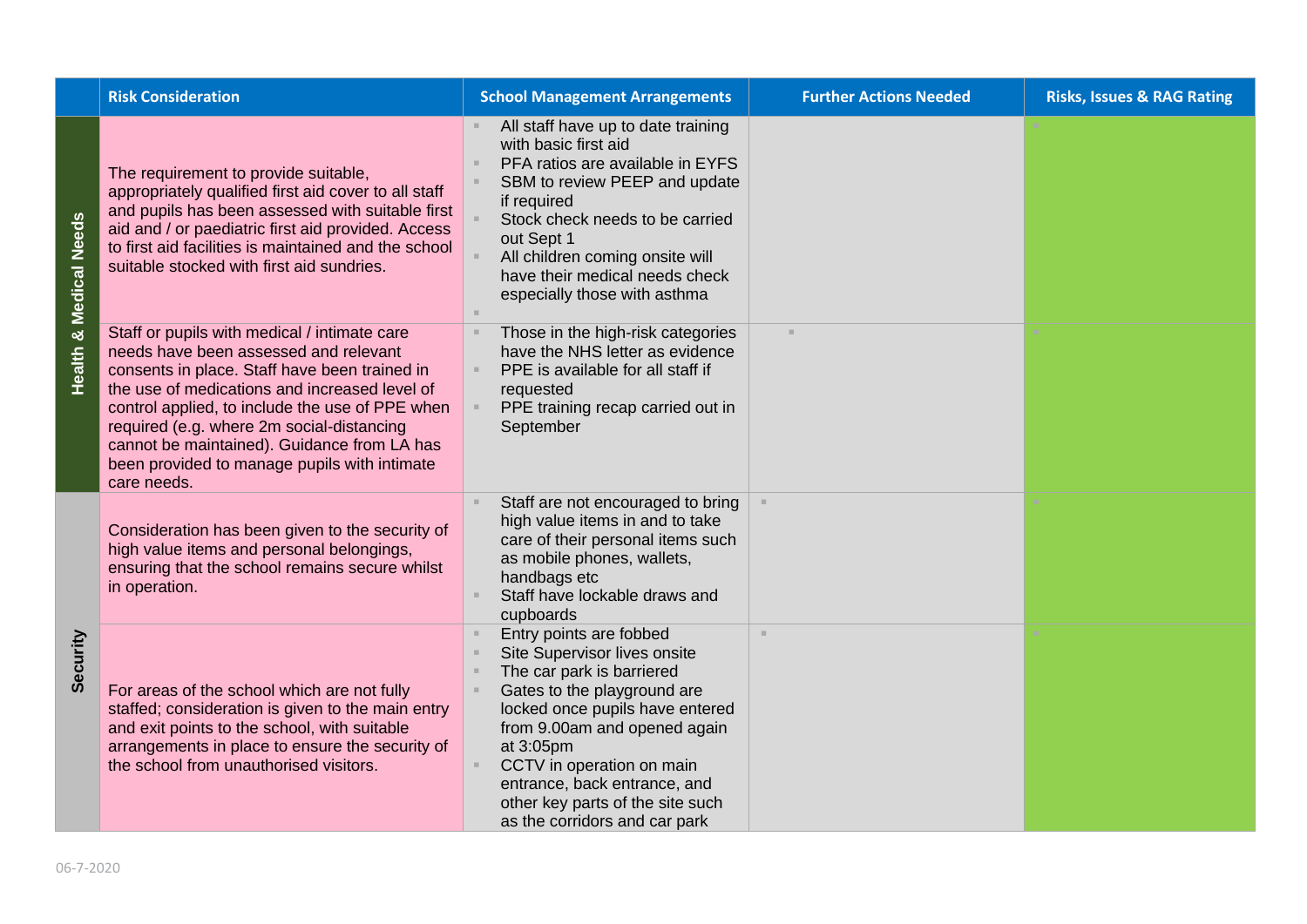|                  | <b>Risk Consideration</b>                                                                                                                                                                                                                                                                                                                                                                                                             | <b>School Management Arrangements</b>                                                                                                                                                                                                                                                  | <b>Further Actions Needed</b>                                     | <b>Risks, Issues &amp; RAG Rating</b> |
|------------------|---------------------------------------------------------------------------------------------------------------------------------------------------------------------------------------------------------------------------------------------------------------------------------------------------------------------------------------------------------------------------------------------------------------------------------------|----------------------------------------------------------------------------------------------------------------------------------------------------------------------------------------------------------------------------------------------------------------------------------------|-------------------------------------------------------------------|---------------------------------------|
| Personal Hygiene | The school has in place suitable cleaning<br>program to take into account the increased<br>cleaning of commonly used items such as<br>handles, counters, IT equipment etc.                                                                                                                                                                                                                                                            | Cleaning contractors who will be<br>onsite at the end of school daily<br>Anti-bacterial sprays to be<br>available in each pupils'<br>designated area<br>Areas to be wiped down<br>regularly<br>LTS to ensure that the dining hall<br>is sufficiently cleaned including<br>door handles | Cleaning to be monitored<br>by LTS line manager and<br><b>SLT</b> |                                       |
| ×<br>Cleaning    | Staff or contractors engaged in cleaning are<br>provided with suitable PPE and are competent<br>to undertake their cleaning duties. Risk<br>assessments are in place for cleaning activities<br>and chemicals not accessible to staff or pupils.<br>Please refer to the Estates guidance on<br>cleaning - NOTE that this guidance will be<br>updated further when new information is<br>released by the Government in late July 2020. | We Clean LTD to ensure their<br>staff have all the necessary PPE<br>equipment<br>SBM to check with the Cleaning<br>company to do additional toilet<br>cleans between 11-1pm - in<br>place<br>This will include high volume<br>areas                                                    |                                                                   |                                       |
|                  | Cleaning is undertaken at a time where minimal<br>disturbance is likely, reducing the risk to<br>building occupants. Staggering of lunchtimes<br>should take account of the need to clean dining<br>hall surfaces between groups / bubbles.                                                                                                                                                                                           | Contract to clean between<br>3.30pm-6pm<br>With an additional cleaning of<br>toilets and other key areas<br>between 11am-1pm                                                                                                                                                           |                                                                   |                                       |
|                  | The school has maintained good supply of soap<br>and access to warm water for washing hands.<br>Appropriate controls are in place to ensure the<br>suitable and frequent sanitisation of pupil's<br>hands on arrival / before going into classrooms,<br>before changing rooms, following breaks,<br>before / after meals, following the use of toilets<br>etc.                                                                        | Soap, hand sanitiser is in supply<br>and adults to monitor<br>handwashing on the hour and<br>before breaks and after breaks<br>and before and after food.<br>Toilet stops will be escorted by<br>an adult                                                                              | We Clean Head supervisor<br>to check when work is<br>completed    |                                       |
| Property         | The school has ensured that relevant property<br>statutory compliance checks have been<br>completed and records updated on Parago.<br>Daily, weekly and monthly checks have been<br>reinstated and pre-opening checklist has been                                                                                                                                                                                                     | <b>Site Supervisor lives onsite</b><br>Parago to be updated<br>Checks have been completed<br>including legionella                                                                                                                                                                      |                                                                   |                                       |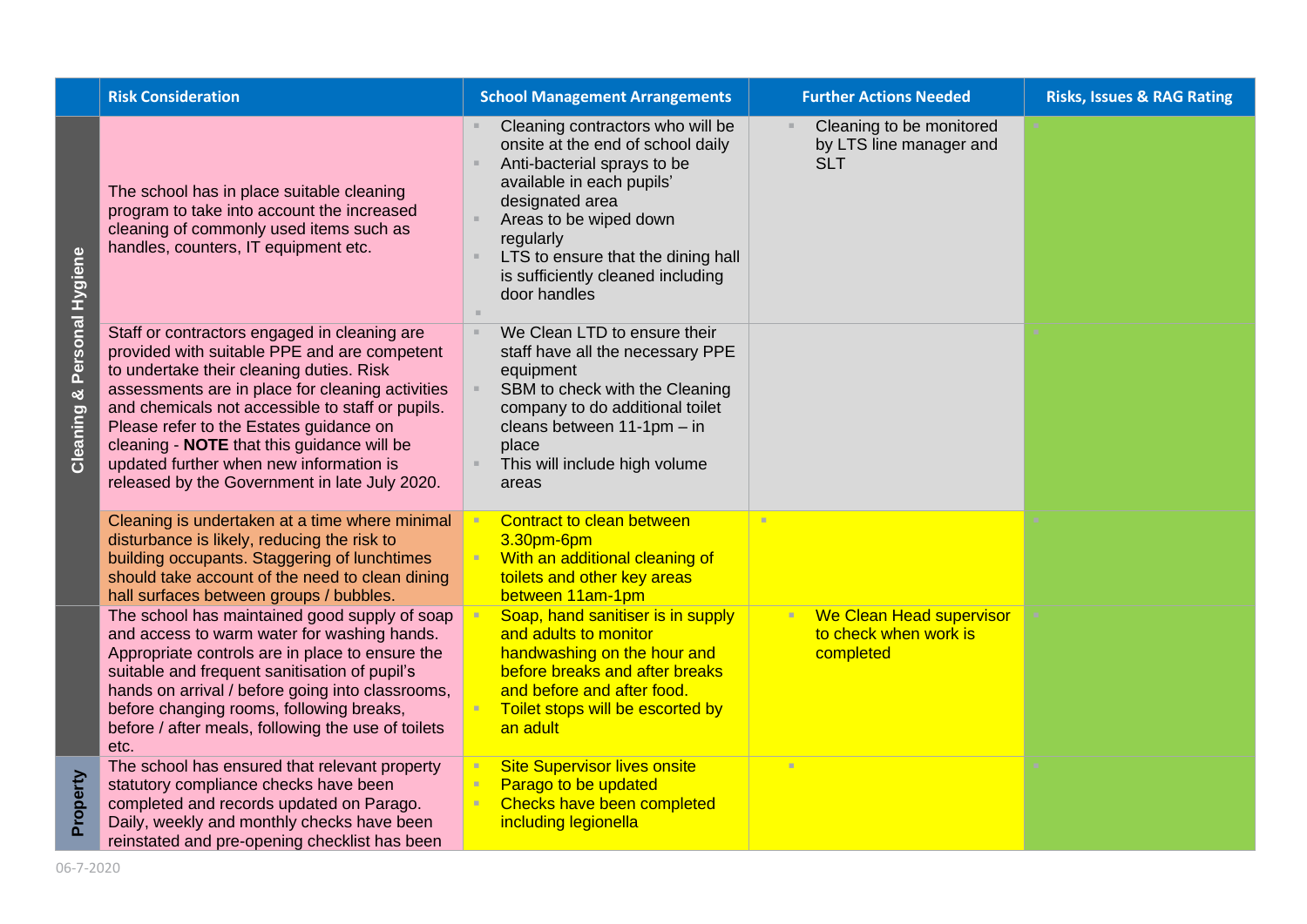|                     | <b>Risk Consideration</b>                                                                                                                                                                                                                                                                                                                                                                                                          | <b>School Management Arrangements</b>                                                                                                                                                                                                                                                                                                                                                                                                                                                                                                                                | <b>Further Actions Needed</b> | <b>Risks, Issues &amp; RAG Rating</b> |
|---------------------|------------------------------------------------------------------------------------------------------------------------------------------------------------------------------------------------------------------------------------------------------------------------------------------------------------------------------------------------------------------------------------------------------------------------------------|----------------------------------------------------------------------------------------------------------------------------------------------------------------------------------------------------------------------------------------------------------------------------------------------------------------------------------------------------------------------------------------------------------------------------------------------------------------------------------------------------------------------------------------------------------------------|-------------------------------|---------------------------------------|
|                     | re-visited / completed prior to September re-<br>opening.                                                                                                                                                                                                                                                                                                                                                                          | Site was checked by HoS, SBM<br>and Site Supervisor Sept 1<br>All staff will be given clear<br>expectations on the INSET day<br>before opening                                                                                                                                                                                                                                                                                                                                                                                                                       |                               |                                       |
|                     | All serious property concerns have been raised<br>with the Estates Team and appropriate steps in<br>place to ensure the safety of all building<br>occupants.                                                                                                                                                                                                                                                                       | Good communication between<br>Estates and School with no<br>pending work                                                                                                                                                                                                                                                                                                                                                                                                                                                                                             | $\mathbb{R}^n$                |                                       |
| <b>Food Service</b> | The school has reviewed its arrangement for<br>food preparation, handling and serving and had<br>implemented a safe system to ensure that<br>adequate hygiene standards are maintained<br>that that pupils are served food in a way that<br>maintained good principals of social-distancing.<br>Arrangements must be in place to ensure that<br>school kitchens comply with Guidance for Food<br><b>Businesses on Coronavirus.</b> | Kitchen has been cleaned whilst<br>in closure<br>Dinner choices to be managed in<br>advance on 2 week rolling<br>programme<br>The menu will be simple with a<br>range of Jacket potatoes,<br>sandwiches etc for the first few<br>weeks<br>Kitchen staff to maintain social<br>distancing and signage to be<br>visible marking work stations<br>Markings for a one way system<br>is in place<br>Contingency if a member of the<br>kitchen staff contracts Covid 19<br>and the kitchen needs to close<br>Liaison with local R2 schools for<br>emergency packed lunches | ×                             |                                       |
|                     | Food serving areas have been reviewed and<br>queuing and seating arranged to support good<br>social-distancing principals and where needed<br>phasing of lunch and breaks to disperse peak<br>demands on food service.                                                                                                                                                                                                             | Tables will be cleaned<br>thoroughly before the next sitting<br>Screen over the serving area to<br>protect staff and children<br>LTS have been given guidance<br>training on how to manage the<br>dining hall to ensure safety                                                                                                                                                                                                                                                                                                                                       |                               |                                       |
|                     | Suitable arrangements can be maintained to<br>ensure allergy information is shared and                                                                                                                                                                                                                                                                                                                                             | Allergy advice and medical<br>needs will be reviewed on Day                                                                                                                                                                                                                                                                                                                                                                                                                                                                                                          | $\mathbf{u}$                  |                                       |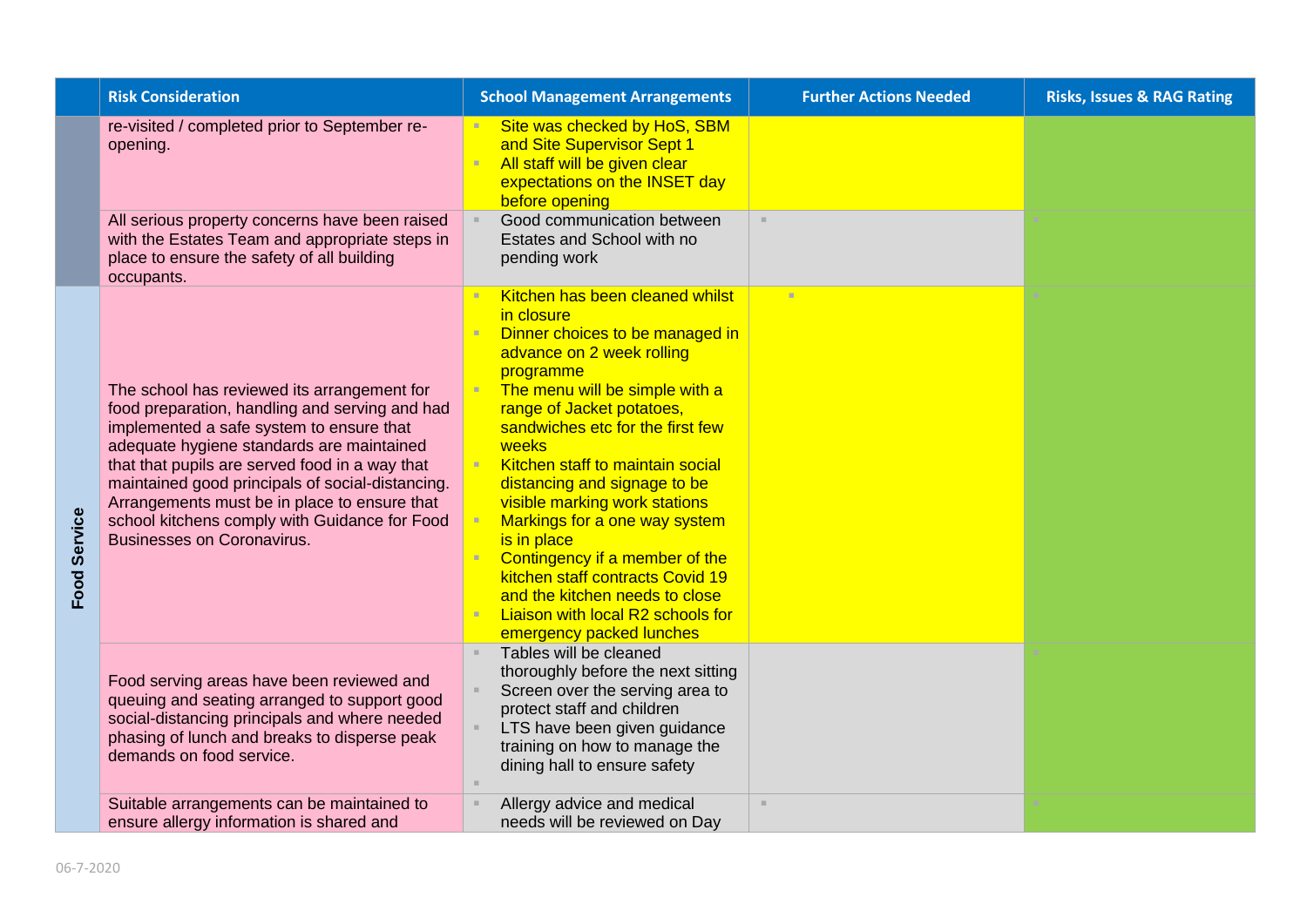| <b>Risk Consideration</b>                                                                                                                                                                                                                                                                                                                                                                                                                                                                                                                                             | <b>School Management Arrangements</b>                                                                                                                               | <b>Further Actions Needed</b>                                                                | <b>Risks, Issues &amp; RAG Rating</b> |
|-----------------------------------------------------------------------------------------------------------------------------------------------------------------------------------------------------------------------------------------------------------------------------------------------------------------------------------------------------------------------------------------------------------------------------------------------------------------------------------------------------------------------------------------------------------------------|---------------------------------------------------------------------------------------------------------------------------------------------------------------------|----------------------------------------------------------------------------------------------|---------------------------------------|
| communicated to all persons involved in food<br>service.                                                                                                                                                                                                                                                                                                                                                                                                                                                                                                              | one pending which children<br>attend                                                                                                                                |                                                                                              |                                       |
| Consideration has been given to the resumption<br>(be it fully or built-up over time) of any breakfast<br>and / or after-school provision (excluding non-<br>contact sport) from the start of the Autumn term<br>such consideration must take account how<br>schools can make such provision work<br>alongside their wider protective measures, e.g.<br>keeping children within their bubbles or year<br>groups where possible. If it is not possible to<br>maintain bubbles being used during the school<br>day then schools should use small, consistent<br>groups. | No Before or after school<br>×.<br>provision for the first term then<br>review thereafter.<br>Toast to be delivered to<br>classrooms from 9am                       | <b>Breakfast club and after school</b><br>clubs will be in bubbles from<br>Autumn 2 onwards. |                                       |
| Plan how shared staff spaces are set up and<br>used to help staff to distance from each other.<br>Use of staff rooms should be minimised whilst<br>still allowing for a break of a reasonable length<br>during the day.                                                                                                                                                                                                                                                                                                                                               | Encourage staff to eat in<br>classrooms and only use the<br>staffroom for heating and storing<br>food                                                               |                                                                                              |                                       |
| Arrangements are in place to ensure good<br>levels of ventilation throughout during the<br>school day whilst not compromising security or<br>safeguarding.                                                                                                                                                                                                                                                                                                                                                                                                            | Windows and doors to remain<br>open where possible to aid air<br>flow - staff to facilitate this to<br>ensure temperature enables<br>children to learn effectively. |                                                                                              |                                       |
| Consider how to clearly communicate and<br>implement a process for removal and disposal<br>of face coverings when pupils / staff who use<br>them arrive at school.                                                                                                                                                                                                                                                                                                                                                                                                    | PPE training provided and double<br>bagging essential<br>Recap training in Sept<br>Ξ.                                                                               |                                                                                              |                                       |
| Ensure good respiratory hygiene by promoting<br>the 'catch it, bin it, kill it' approach with enough<br>tissues and bins available in the school to<br>support pupils and staff to follow this routine.                                                                                                                                                                                                                                                                                                                                                               | Good supply of stock available<br>including tissues<br>Training given to children on day<br>1 and regular reminders                                                 |                                                                                              |                                       |
| Arrangements are in place for staff and pupils<br>to bring in their own frequently-used equipment<br>(e.g. pens, pencils etc.) to avoid sharing.<br>Alternatively, a consistent set of equipment<br>allocated by the school to specific individuals<br>should be considered.                                                                                                                                                                                                                                                                                          | (see above)<br>u.                                                                                                                                                   |                                                                                              |                                       |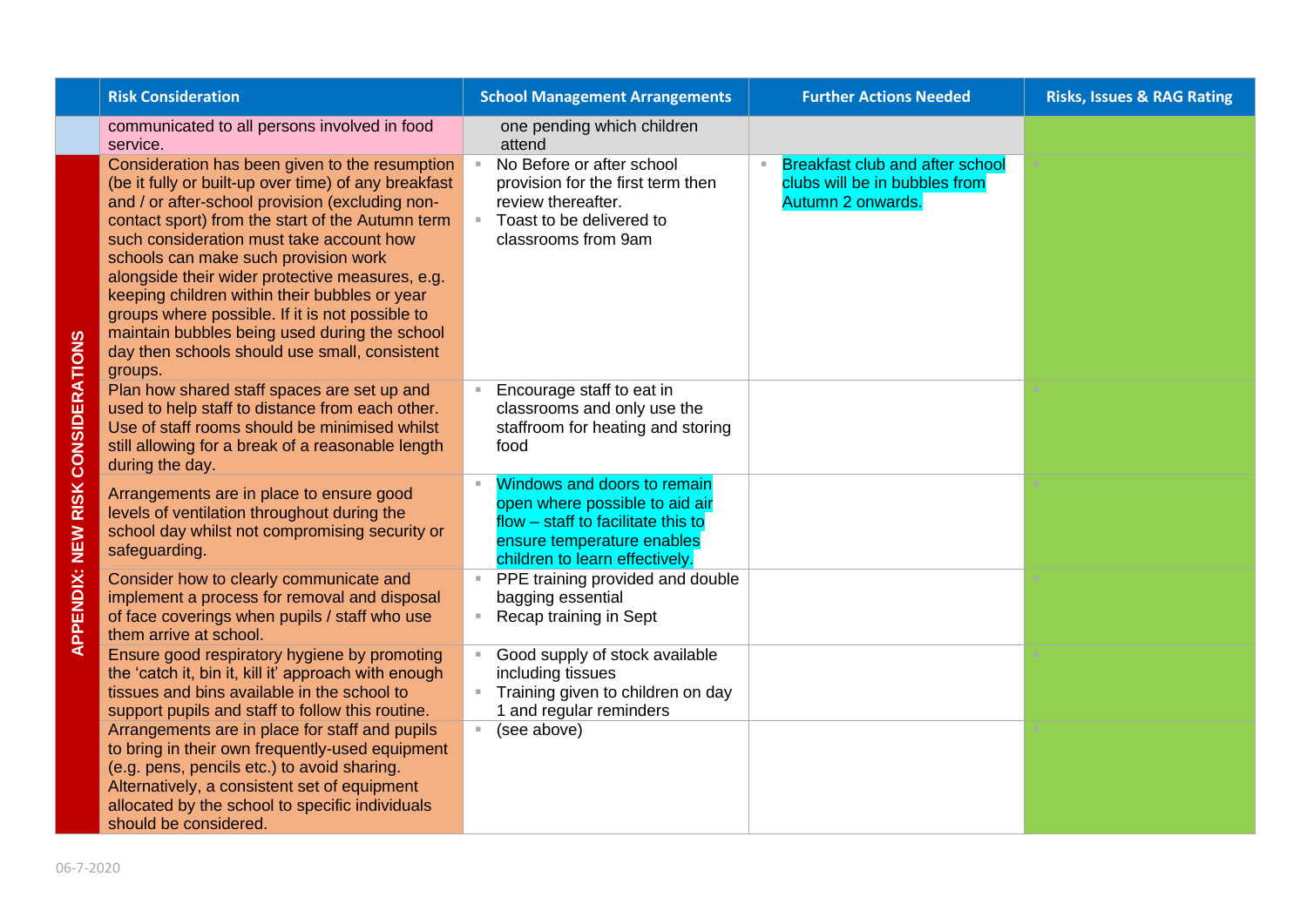| <b>Risk Consideration</b>                                                                                                                                                                                                                                                                                                                                                                                                                                                                                                                                                                                                                                                             | <b>School Management Arrangements</b>                                                                                                                                                                                                                                                                                      | <b>Further Actions Needed</b> | <b>Risks, Issues &amp; RAG Rating</b> |
|---------------------------------------------------------------------------------------------------------------------------------------------------------------------------------------------------------------------------------------------------------------------------------------------------------------------------------------------------------------------------------------------------------------------------------------------------------------------------------------------------------------------------------------------------------------------------------------------------------------------------------------------------------------------------------------|----------------------------------------------------------------------------------------------------------------------------------------------------------------------------------------------------------------------------------------------------------------------------------------------------------------------------|-------------------------------|---------------------------------------|
| Confirmation that the school has a sound<br>understanding of Trust COVID-19 reporting<br>protocols and the NHS Test & Trace process<br>and, in respect of the latter, that relevant<br>information has been passed on to staff and<br>parents / carers.                                                                                                                                                                                                                                                                                                                                                                                                                               | All staff to sign to say they have<br>read and understood this process<br>Copy signed for personnel files<br>$\mathbb{R}^n$                                                                                                                                                                                                |                               |                                       |
| Appropriate arrangements are in place for<br>engaging with the Local Health Protection<br>Team in the event of a confirmed case of<br>COVID-19 as identified by NHS Test and Trace<br>or beyond in the case of a potential wider<br>outbreak.<br>Arrangements are in place for issuing /<br>administering home-testing kits in the event that<br>issuing such kits is deemed appropriate at the<br>time.                                                                                                                                                                                                                                                                              | Links to community organisations<br>and reporting system in place<br>including recording on parago<br>DfE Covid helpline -<br>08000468687<br>Local PHT - 03442253560<br>$\mathbb{R}^n$<br>Kits can be ordered and have<br>them available if required<br><b>Kits in stock</b><br>$\mathbb{R}^n$                             |                               |                                       |
| In the case of a COVID-19-symptomatic child<br>awaiting collection; provide, if possible, a<br>suitable room where they can be isolated<br>behind a closed door, depending on the age /<br>needs of the child with, if required, appropriate<br>adult supervision (wearing appropriate PPE).<br>Ideally, a window should be opened for<br>ventilation. If this is not possible then establish<br>an area which is at least 2 metres away from<br>other people. If they need to go to the bathroom<br>while waiting to be collected, they should use a<br>separate facility if possible. The facility used<br>must be thoroughly cleaned and disinfected<br>before use by anyone else. | Each floor has a designated area<br>if a case occurs<br><b>Top Floor- Old SLT office</b><br>Middle Floor - Site Manager<br><b>Office</b><br>Bottom floor REAch2 hub<br>$\mathbb{R}^d$<br>Staff must wear PPE whilst<br>$\mathbb{R}^d$<br>escorting pupil or staff member<br>Immediately report to SLT via<br>walkie-talkie | $\mathbb{R}^d$                |                                       |
| Any dedicated transport services align with the<br>principles underpinning the management<br>controls set out elsewhere in this Risk<br>Management Plan, e.g:<br>Transport groups reflect school groupings.<br>Organised queuing.<br>$\bullet$<br>Hand sanitiser on boarding / disembarking.<br>Cleaning of vehicles.<br>Social-distancing within vehicles.                                                                                                                                                                                                                                                                                                                           | Risk assessments to be acquired<br>from coach companies and put<br>on file<br>Read and understood by<br>necessary staff<br>School trips not to start until a<br>review has taken place after<br>Autumn Term 1 - still no school<br>trips Autumn 2                                                                          |                               |                                       |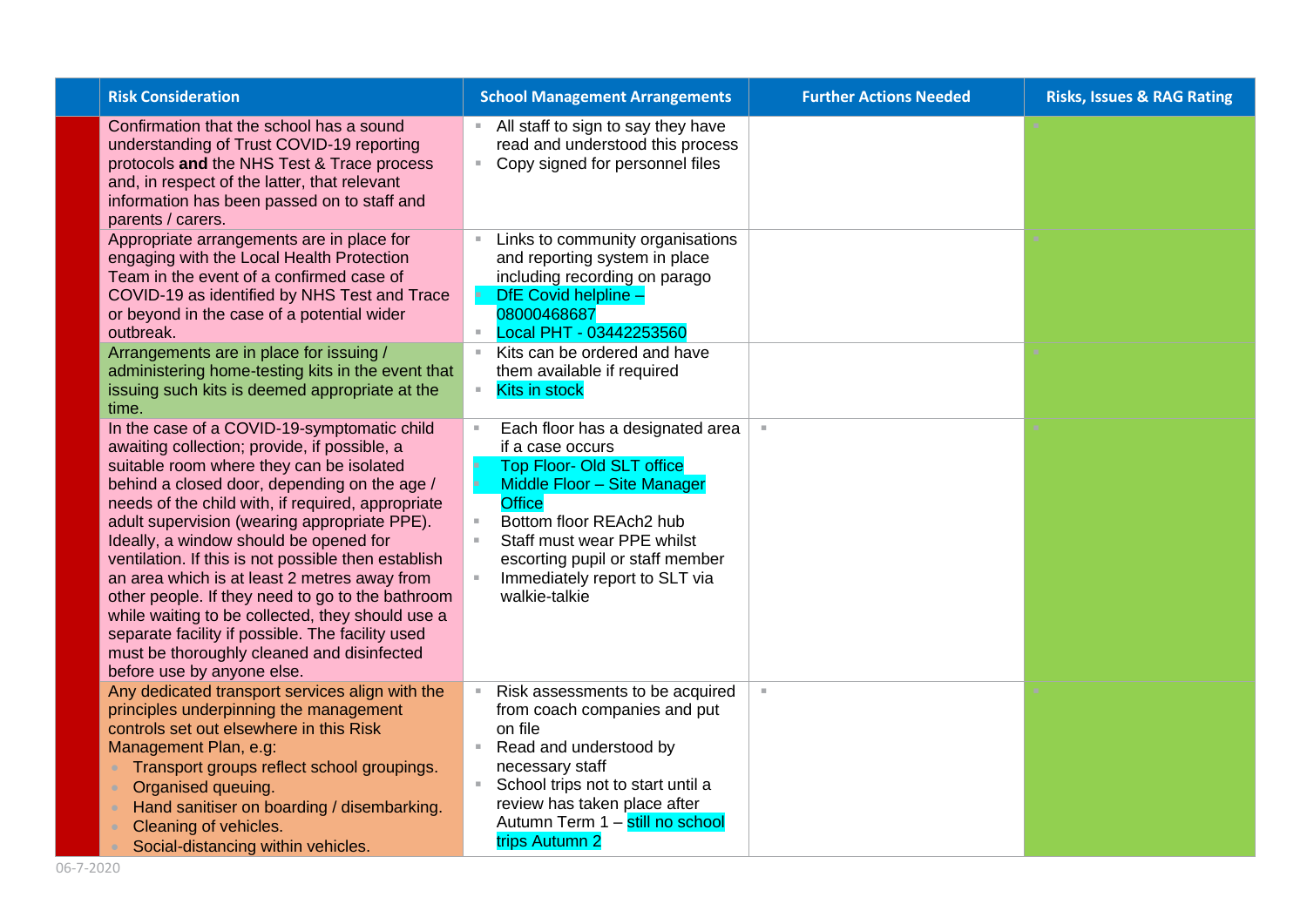| <b>Risk Consideration</b>                                                                                                                                                                                                                                                                                                             | <b>School Management Arrangements</b>                                                                            | <b>Further Actions Needed</b> | <b>Risks, Issues &amp; RAG Rating</b> |
|---------------------------------------------------------------------------------------------------------------------------------------------------------------------------------------------------------------------------------------------------------------------------------------------------------------------------------------|------------------------------------------------------------------------------------------------------------------|-------------------------------|---------------------------------------|
| Consider the relevance of and necessity to<br>support local initiatives to depress the demand<br>on public transport and increase systemic<br>capacity by encouraging walking to school,<br>implementation of "Walking Buses" etc.                                                                                                    | Pupils are encouraged to walk to<br>school<br>Majority of pupils live local and<br>others are transported by car |                               |                                       |
| In EYFS settings, suitably qualified staff to child<br>ratios are in place that meet regulatory<br>requirements and ensure that the quality of<br>care, safety and security of children is<br>maintained - this provision must also include.<br>where necessary, a suitable separate "baby<br>room" or suitable partitioned-off area. | All ratios are met including PFA<br>One current intimate care plan -<br><b>Nursery</b>                           | ٠                             |                                       |

| <b>Other Risks / Issues for School Leaders to Address:</b>                 |                                                                                                        |  |  |
|----------------------------------------------------------------------------|--------------------------------------------------------------------------------------------------------|--|--|
| List identified issues e.g. local community,<br>organisational issues etc. | Parents attending the school<br>m<br>office will be encouraged to do<br>this by telephone              |  |  |
|                                                                            | Parents will not be allowed to<br>enter the main foyer unless they<br>have made an appointment         |  |  |
|                                                                            | They will not be allowed to wait<br>inside but to queue outside 2m<br>apart. This will be monitored by |  |  |
|                                                                            | Site Supervisor in the morning and<br>at the end of the school day<br>Request daily changes of clothes |  |  |
|                                                                            | where possible to reduce the risk<br>of infection<br>Clarity around attendance                         |  |  |
|                                                                            | expectations; in particular when<br>COVID-19 is a risk factor within                                   |  |  |
|                                                                            | the family<br>Brokerage of access to FTB<br>resources to support mental                                |  |  |
|                                                                            | health and wellbeing, including                                                                        |  |  |